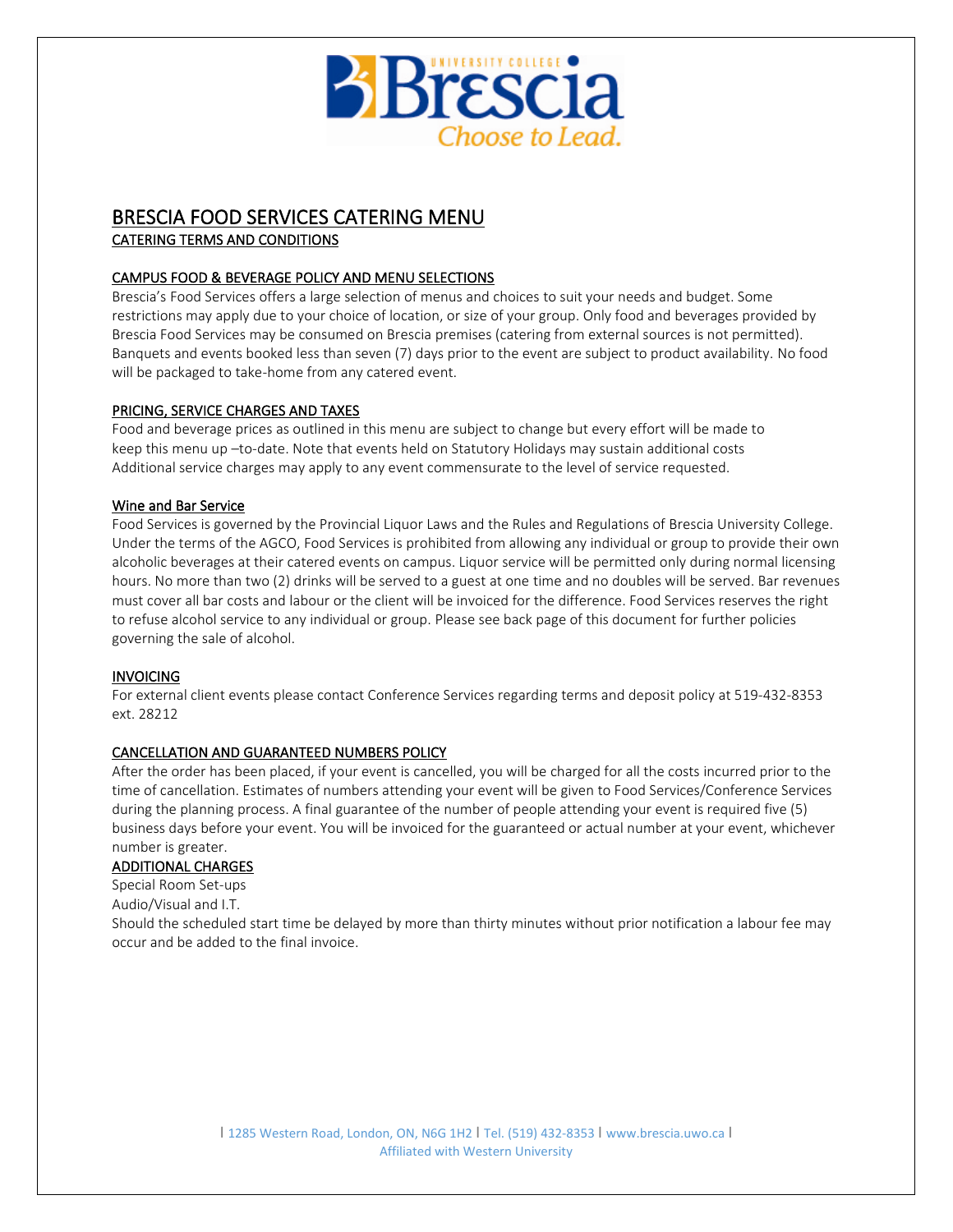

## **BREAKS**

Priced per person

## Savoury Breaks

Pita and flatbreads with hummus and artichoke asiago dips

Bagels and fresh herb cream cheese

Assorted individually bagged chips

Sliced cheddar and crackers snack

### Sweet Breaks

Whole fresh fruit

Cut fresh fruit and berries with dip

Small assorted cookies per dozen

Large assorted cookies per dozen

House made oat and seed bars (Vegan)

Assorted chocolate and candy bars

Assorted individual small yogurts

Small donuts- Boston cream and caramel crunch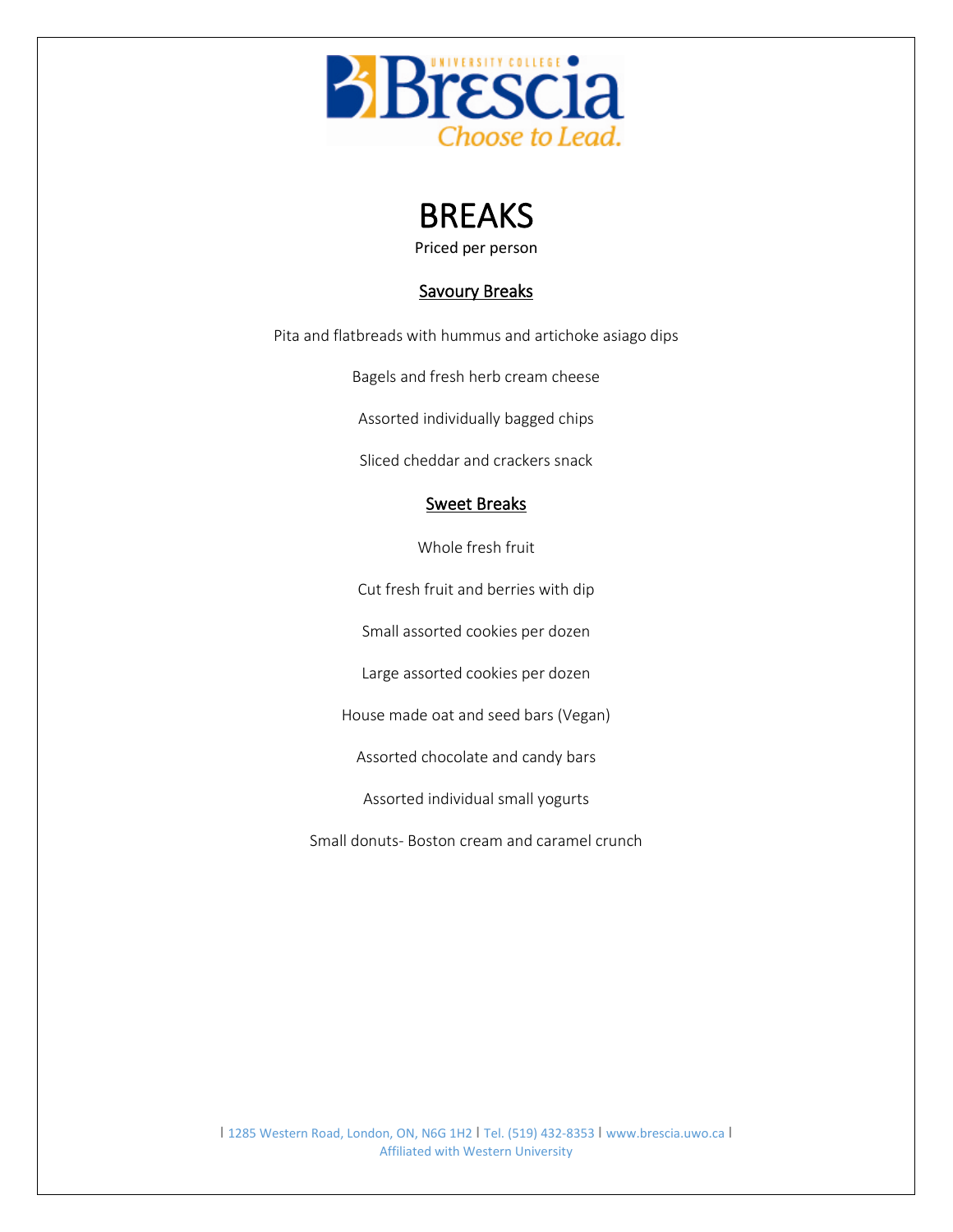

## BEVERAGES

Priced per person

### HOT BEVERAGES

Coffee

Tea

Hot chocolate

Hot apple cider

### COLD BEVERAGES

Canned juice

Canned soft drinks

Fruit punch or lemonade

Brescia punch or lemon blueberry punch

Fruit smoothies of the day, with dairy and without dairy

Water pitcher

Water dispenser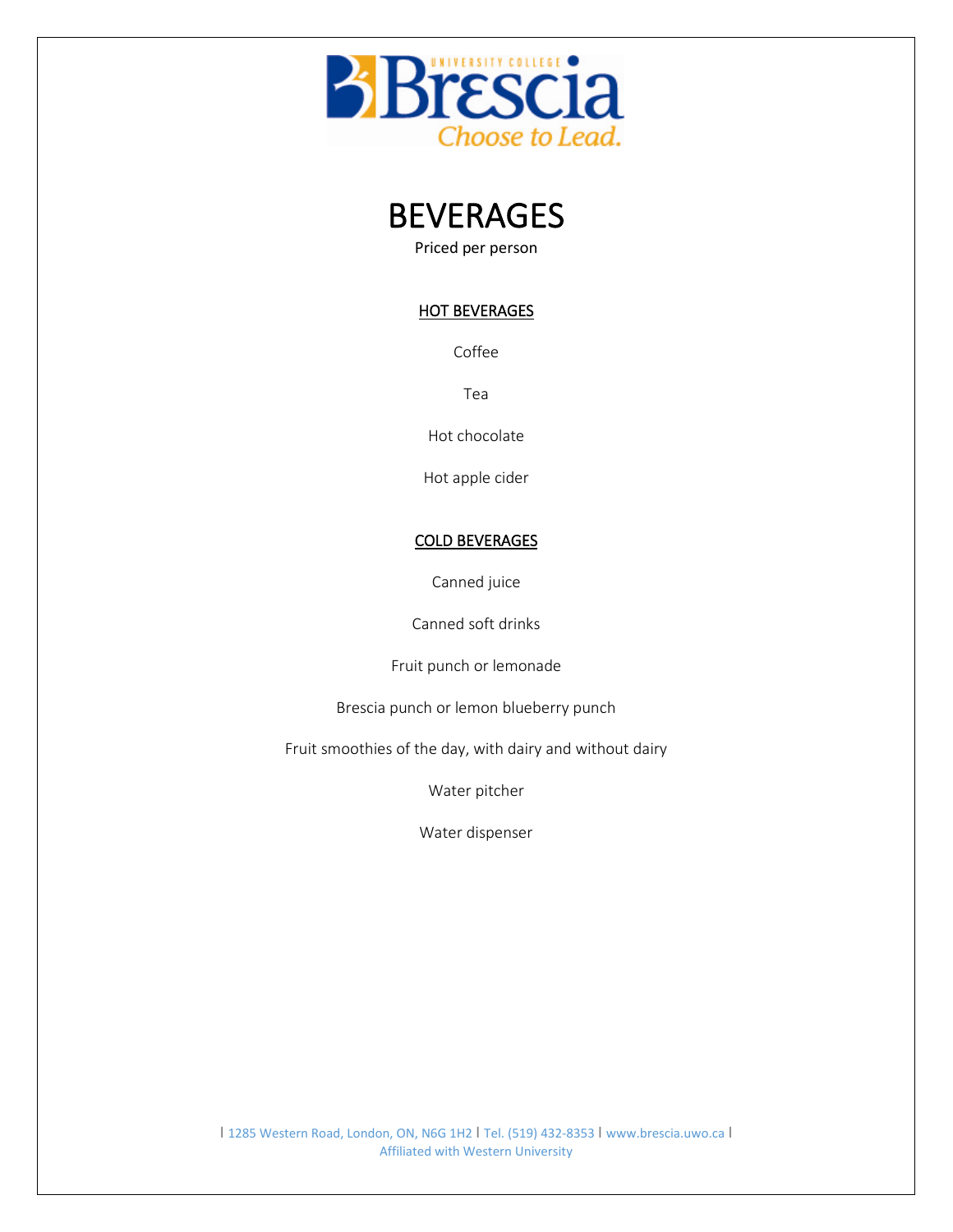

BREAKFAST PASTRIES

Butter croissants or multigrain croissants

Assorted fresh baked muffins

Assorted mini muffins- two each

Mini Danish- two each

Pain au chocolate (chocolate croissant)

Glazed cinnamon roll

#### BREAKFAST FRUIT AND YOGURT

Whole fresh fruit

Cut fresh fruit and berries with dip

Assorted individual small yogurts

Fruit, berry and yogurt parfait with granola and pumpkin seeds

Yogurt and Fruit smoothies of the day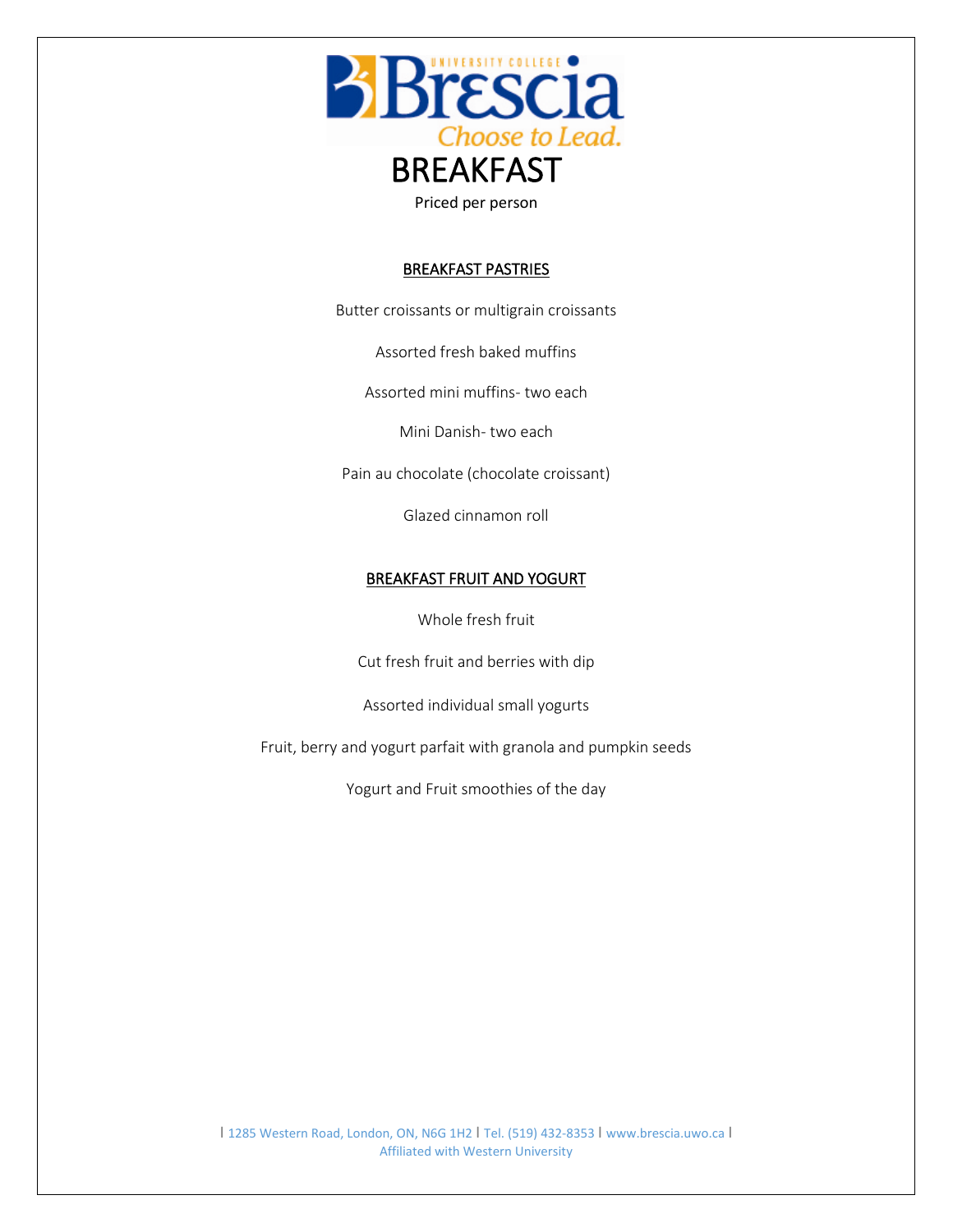

MINIMUM of 10 PEOPLE

Priced per person

Quick Start Breakfast Hardboiled eggs, fresh fruit salad with apples, banana, oranges and melon, individual yogurts, coffee and tea

Continental Breakfast Mini muffins, Danish and croissants, cut fresh fruit and berries, individual yogurts, juice, coffee and tea

Power Breakfast Hardboiled eggs, bagels and cream cheese, fresh fruit and berry yogurt parfaits with granola, juice, coffee and tea

Traditional Hot Breakfast

Mini muffins, Danish and croissants, cut fresh fruit and berries, scrambled eggs, local bacon and sausage, crispy fried potatoes, juice, coffee and tea

Canadian Hot Breakfast

Mini muffins, Danish and croissants, cut fresh fruit and berries, local bacon, ham and sausage, cheddar and chive scrambled eggs, crispy fried potatoes, buttermilk pancakes with maple syrup, juice, coffee and tea

Brescia Hot Healthy Breakfast

Ace bakery multi grain ciabatta rolls, butter, Becel, fruit jams, cut fresh fruit and berries, steam scrambled eggs with tomato and fresh basil , roasted sweet potatoes, home made baked beans ( vegan), citrus and cucumber infused water, juice, coffee and tea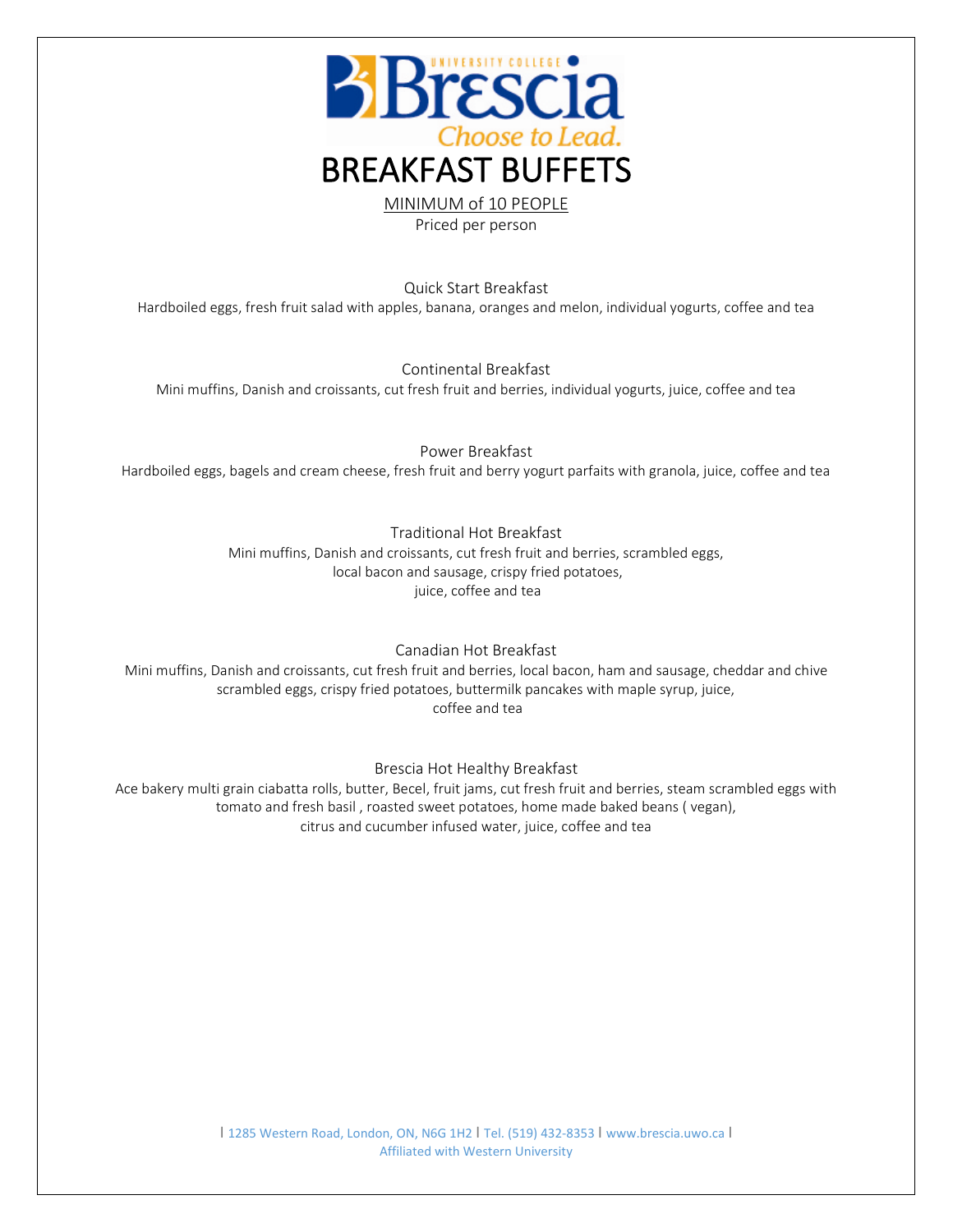

### Priced per person

#### LUNCH SANDWICH OPTIONS

Assorted Sandwiches and Wraps One per person Served on wraps, white and whole wheat bread with the following fillings: Smoked ham, roast beef, roast turkey, tuna salad, egg salad, vegetarian and vegan

Croissant Sandwiches One per person Served on butter and multi-grain croissants with the following fillings: Smoked ham, roast beef, roast turkey, tuna salad, egg salad, vegetarian and vegan

Gourmet sandwiches and wraps One per person Served on deluxe breads, rolls and 12" wraps: Roast beef with tomato, arugula, red onion, Dijon mayo and mozzarella Prosciutto, roasted peppers, garlic aioli, arugula, tomato and provolone cheese Herb marinated grilled vegetables with hummus and roast eggplant spread Herb marinated grilled vegetables with sun dried tomatoes and goat cheese Caprese with young mozzarella cheese, vine tomatoes, arugula, olive spread and basil mayo Roast turkey with Swiss cheese, bacon, avocado mayo, lettuce, tomato, red onion Cilantro and lime chicken breast, lettuce, tomato, red onion, chipotle mayo, guacamole and cheddar Smoked salmon with cream cheese, red onions, capers, lemon mayo and baby spinach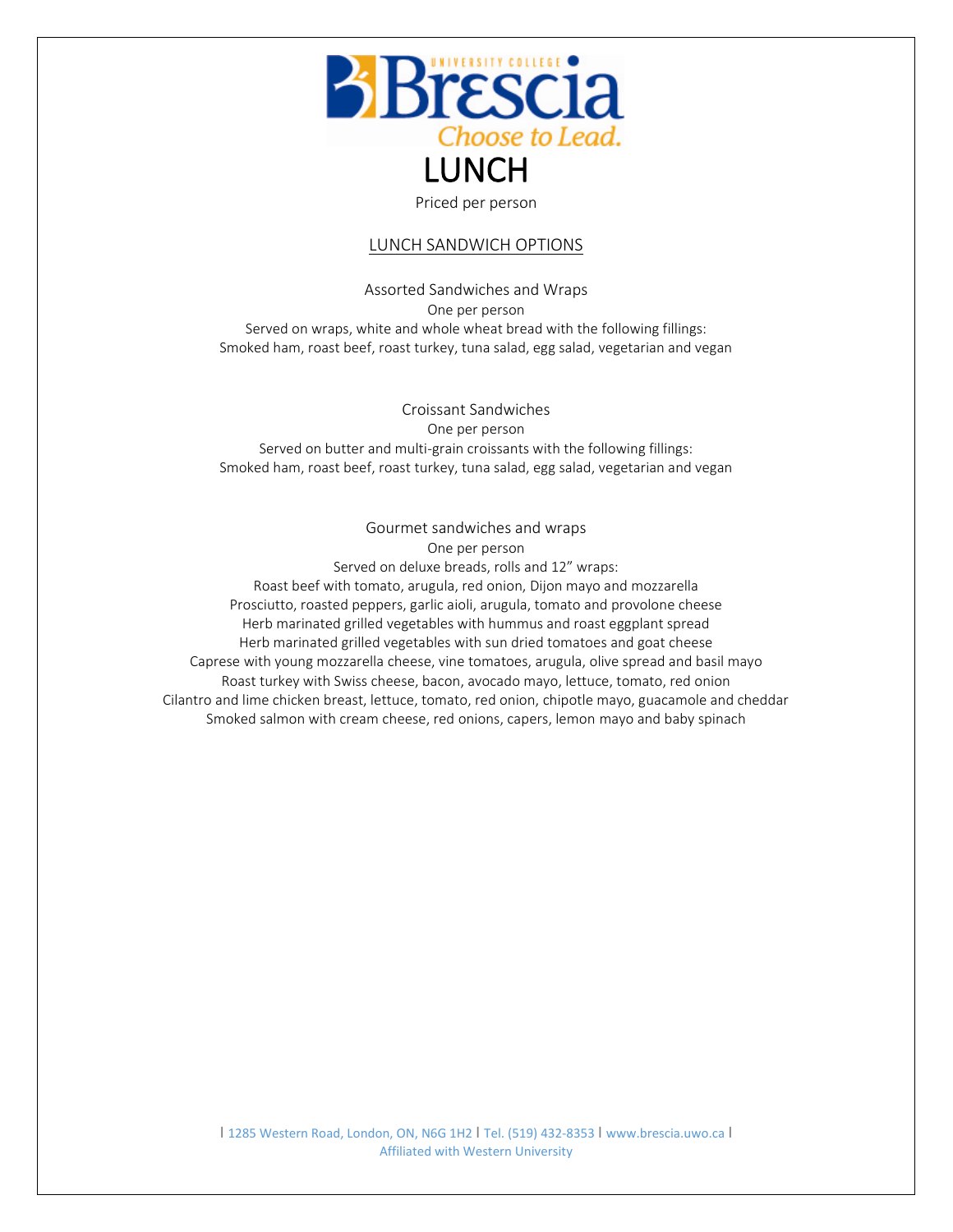

## LUNCH

Priced per person

BAGGED AND BOXED LUNCH OPTIONS PAPER SERVICE ONLY Minimum Six Orders

BAGGED SANDWICH COMBO

Sandwich or wrap Bag of popcorn Whole fruit Large cookie Juice

*CHOOSE GOURMET SANDWICHES FOR AN ADDITIONAL \$3.00 PER PERSON*

BOXED SALAD COMBO

Chicken breast or salmon on a Caesar or mixed greens salad Whole fruit Large cookie Juice

### BOXED BUDDHA BOWL COMBO

Choose chicken breast, or salmon, or soy tofu with assorted Asian vegetables Brown rice, lentil and quinoa blend, pumpkin and sesame seeds, rice wine vinaigrette and vegan Sriracha mayo Whole fruit Large cookie Juice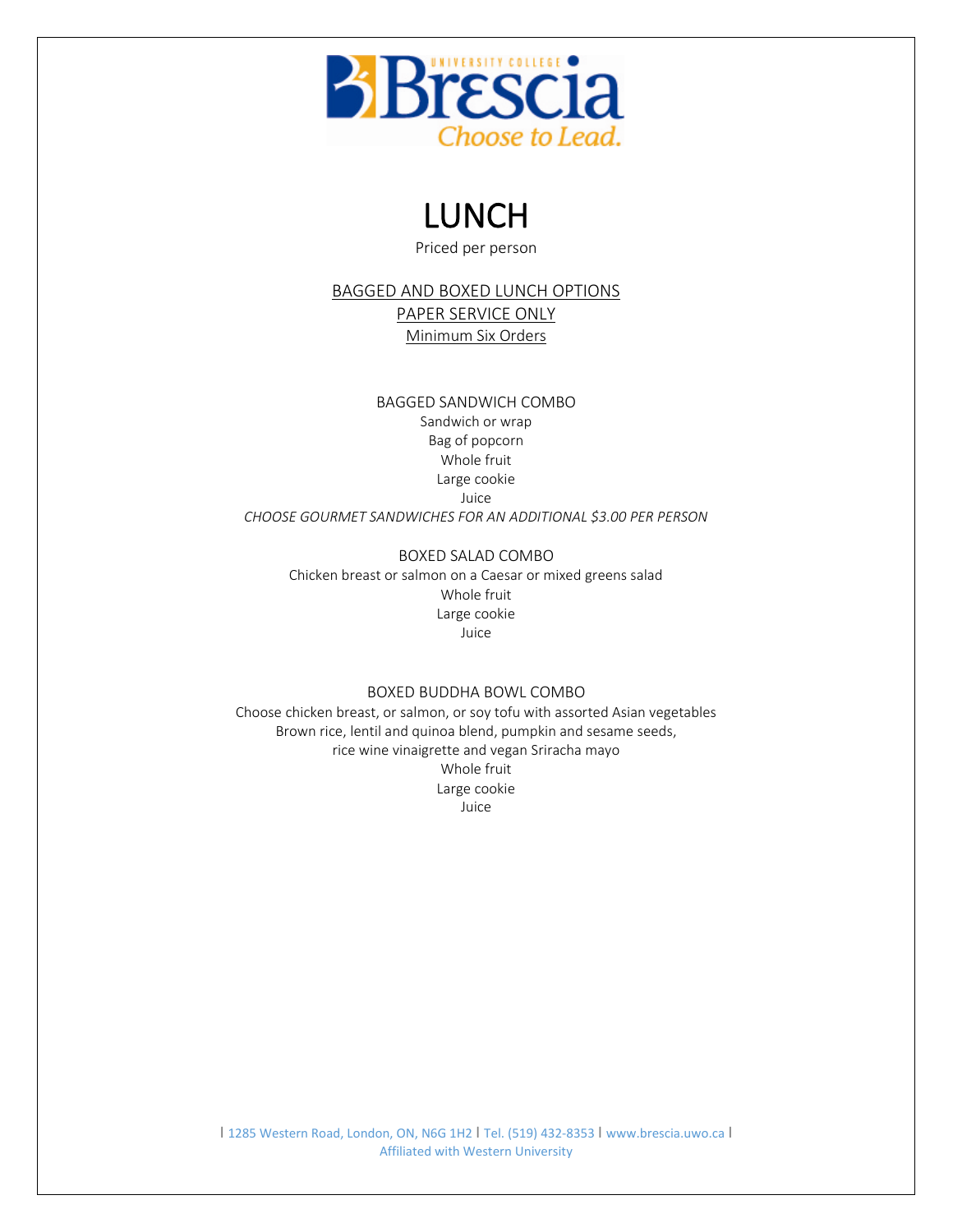

Priced per person

#### WORKING LUNCH SANDWICH BUFFETS

MINIMUM 10 PEOPLE Priced per person

#### SOUP AND SANDWICH BUFFET

Soup du jour Assorted sandwiches and wraps with the following fillings: Smoked ham, roast beef, roast turkey, tuna salad, egg salad, vegetarian and vegan Fresh whole fruit Fresh baked cookies Fresh brewed coffee and tea *CHOOSE GOURMET SANDWICHES FOR AN ADDITIONAL \$3.00 PER PERSON*

#### SALAD AND SANDWICH BUFFET

Mixed baby greens with cucumber, tomatoes and balsamic vinaigrette and Assorted sandwiches and wraps with the following fillings: Smoked ham, roast beef, roast turkey, tuna salad, egg salad, vegetarian and vegan Fresh whole fruit Fresh baked cookies Fresh brewed coffee and tea *CHOOSE GOURMET SANDWICHES FOR AN ADDITIONAL \$3.00 PER PERSON*

#### SOUP, SALAD AND SANDWICH BUFFET

Soup du jour Mixed baby greens with cucumber, tomatoes and balsamic vinaigrette Assorted sandwiches and wraps with the following fillings: Smoked ham, roast beef, roast turkey, tuna salad, egg salad, vegetarian and vegan Fresh cut fruit and dip Assorted squares and brownies Fresh brewed coffee and tea *CHOOSE GOURMET SANDWICHES FOR AN ADDITIONAL \$3.00 PER PERSON*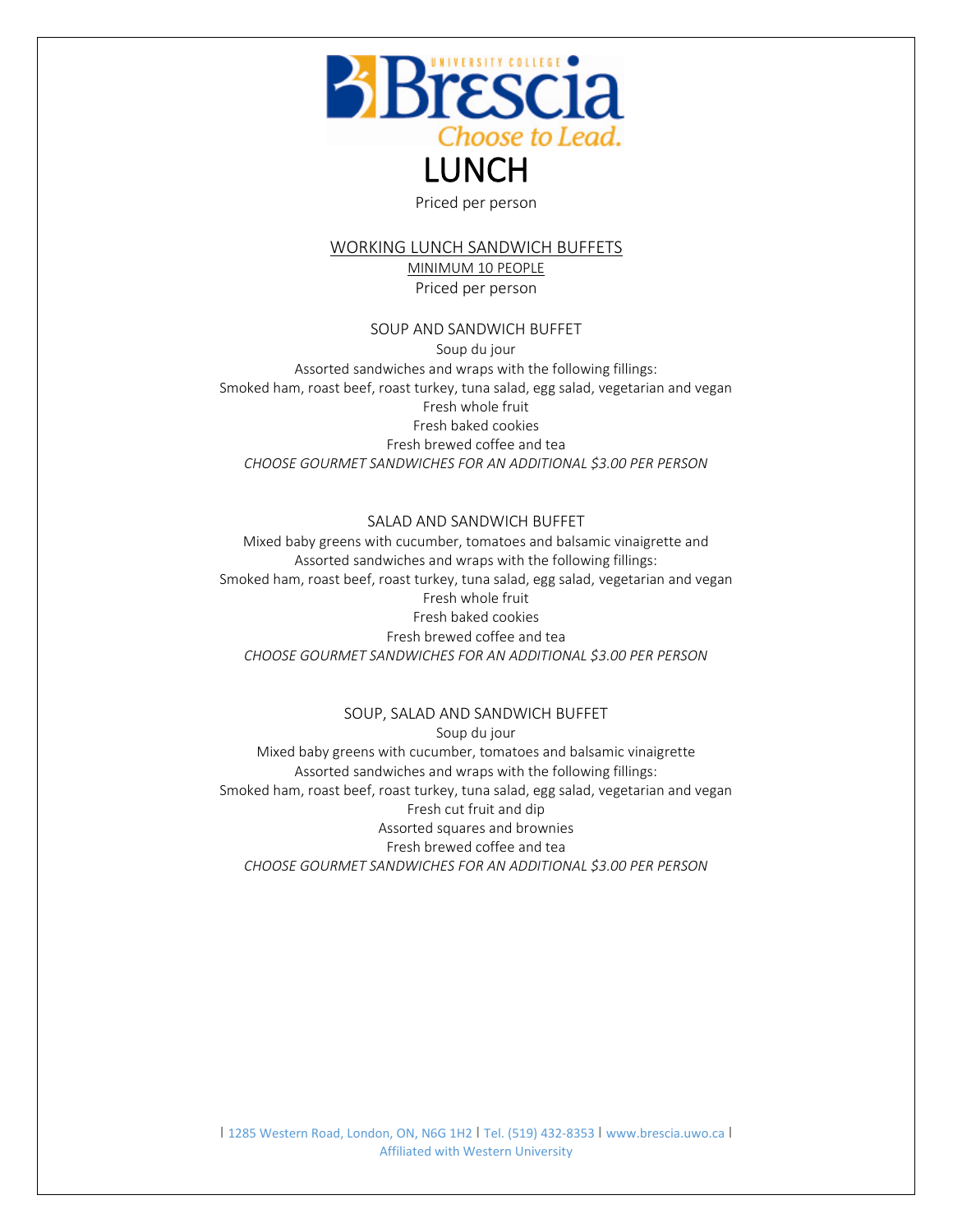

LUNCH SOUP AND SALAD OPTIONS Priced per person

Lunch Soups-

All made from scratch Served buffet style Minimum of 10 orders

Creamy tomato and basil Vegetarian and gluten free

Thai curry vegetable and coconut milk Vegan and gluten free

Roasted red pepper and tomato Vegan and gluten free

Chicken noodle and vegetable in home made broth

Seafood chowder with cream and dill

Soup du jour

#### Lunch Side Salads

Served buffet style- Minimum of 6 orders PRICED PER PERSON

Mixed baby greens with cucumber, tomatoes, balsamic vinaigrette

Classic Caesar salad with parmesan, bacon and croutons

Mixed greens with shaved carrots, tomatoes, cucumber and ranch dressing

Pasta salad with olives, artichokes, tomatoes, red onions and red wine vinaigrette

Roasted root vegetables and baby arugula with honey Dijon dressing

Lentils and brown rice with baby spinach, dried cranberries, pumpkin seeds and cider vinaigrette

Baby kale with roasted sweet potatoes, sunflower seeds, diced apples and lemon vinaigrette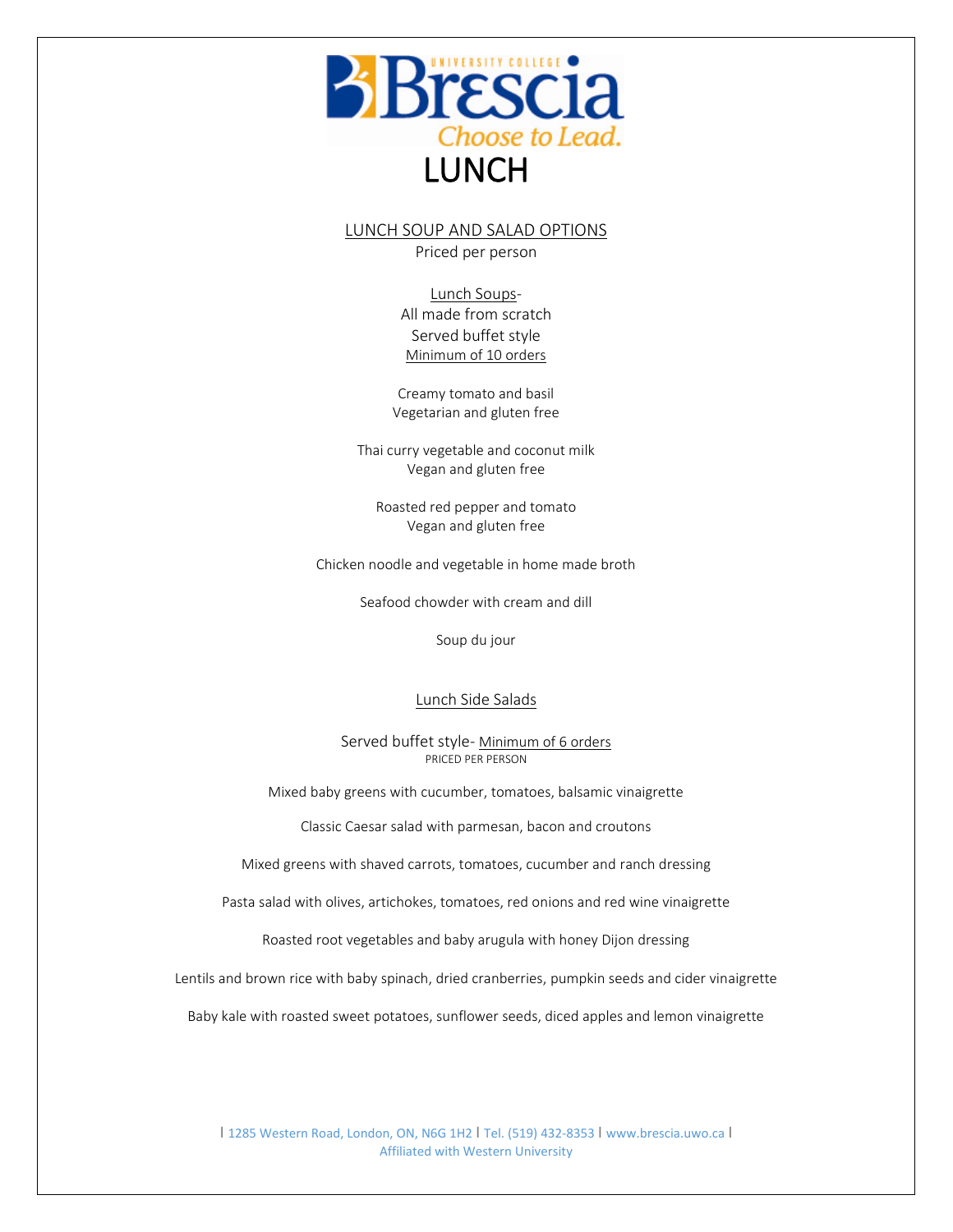

## LUNCH

Priced per person

CASUAL LUNCH BUFFET OPTIONS MINIMUM 12 PEOPLE Priced per person

Tortellini Lunch Cheese tortellini and Mediterranean vegetables in a creamy tomato blush sauce Caesar Salad Fresh cut fruit and dip Assorted cookies Fresh brewed coffee and tea

Shanghai Lunch Chicken, tofu and Asian vegetable stir-fry Steamed rice Spinach, mandarin and sesame seed salad with rice wine vinaigrette Fresh cut fruit and dip Assorted cookies Fresh brewed coffee and tea

> Butter Chicken Lunch Butter chicken Basmati rice Naan Kachumber salad Fresh cut fruit and dip Assorted cookies Fresh brewed coffee and tea

> > Tex Mex Lunch

Spiced ground beef, chicken and vegan black bean crumble Flour tortillas and homemade crispy corn tortilla chips Lettuce, tomato, red onions, grated cheese, sour cream, guacamole, hot sauce and salsa Fresh cut fruit and dip Assorted cookies Fresh brewed coffee and tea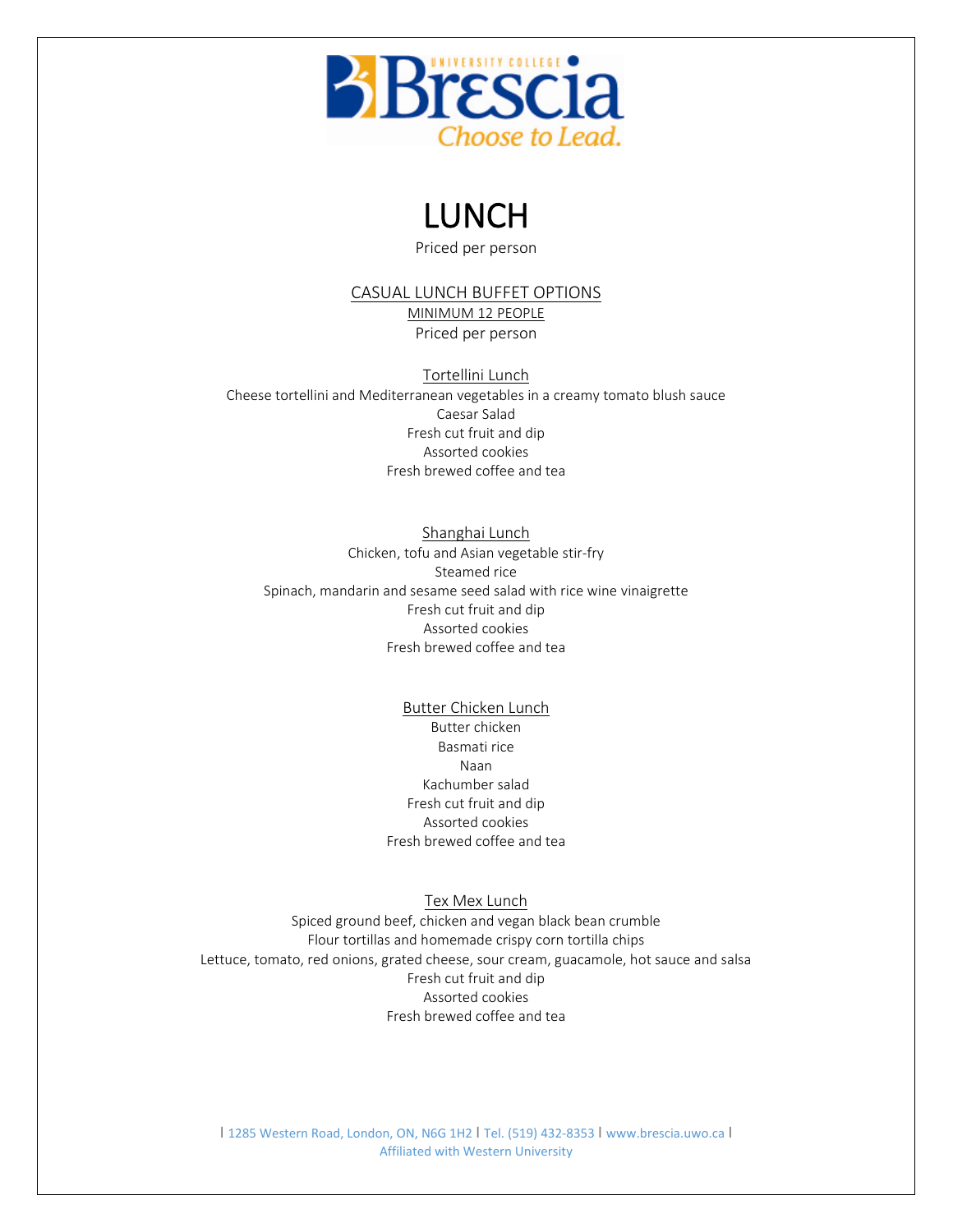

## LUNCH

Priced per person

BUSINESS LUNCH BUFFET OPTIONS

MINIMUM 25 PEOPLE Priced per person

Mediterranean Lunch

Grilled pita bread with roast pepper hummus, Greek chopped salad, spinach and goat cheese salad, Roast garlic and oregano potatoes, lemon and herb vegetable and rice pilaf Grilled lamb and chicken kebabs Fresh cut fruit and dip, baklava Fresh brewed coffee and tea

> Indian Lunch Garlic naan bread and kachumber salad Chana daal, Jeera basmati rice Butter chicken, lamb masala Fresh cut fruit and dip, fruit torte Fresh brewed coffee and tea

> > Italian Lunch

Garlic and parmesan bread, chickpea and baby kale salad, tomato and arugula salad with herb croutons, Sautéed zucchini and roasted red peppers, butternut squash ravioli with sage brown butter and apples Pan seared chicken piccata, herbed rice pilaf Fresh cut fruit and dip, tiramisu torte Fresh brewed coffee and tea

French Lunch

Fresh baked baguette and butter, classic Niçoise salad, greens with fresh herbs and Dijon vinaigrette, Sautéed petit pois, shallot and fine beans, herb roasted baby potatoes Traditional beef Bourguignon, herbed rice pilaf Fresh cut fruit and dip, Chocolate mousse gateau Fresh brewed coffee and tea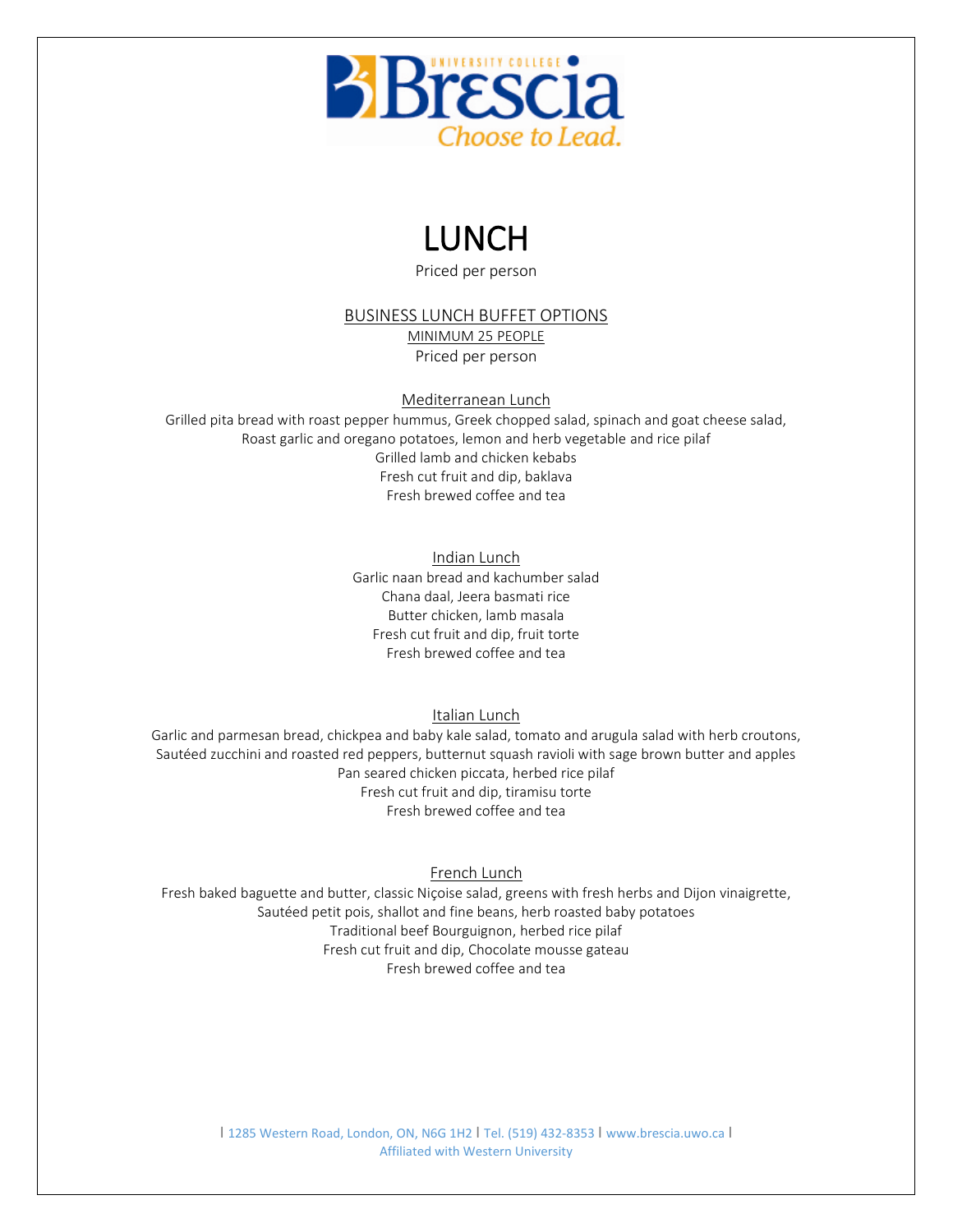

## PIZZA

Priced per pizza

### Fresh Baked Pizzas Prepared in our Pizza Oven

Boxed assorted large pizzas (8 slices) Minimum three pizzas

Choose: PEPPERONI, HAWAIIN, MEAT LOVER, CHEESE, VEGETARIAN, DELUXE, BBQ CHICKEN AND VEGAN

Small Gluten Free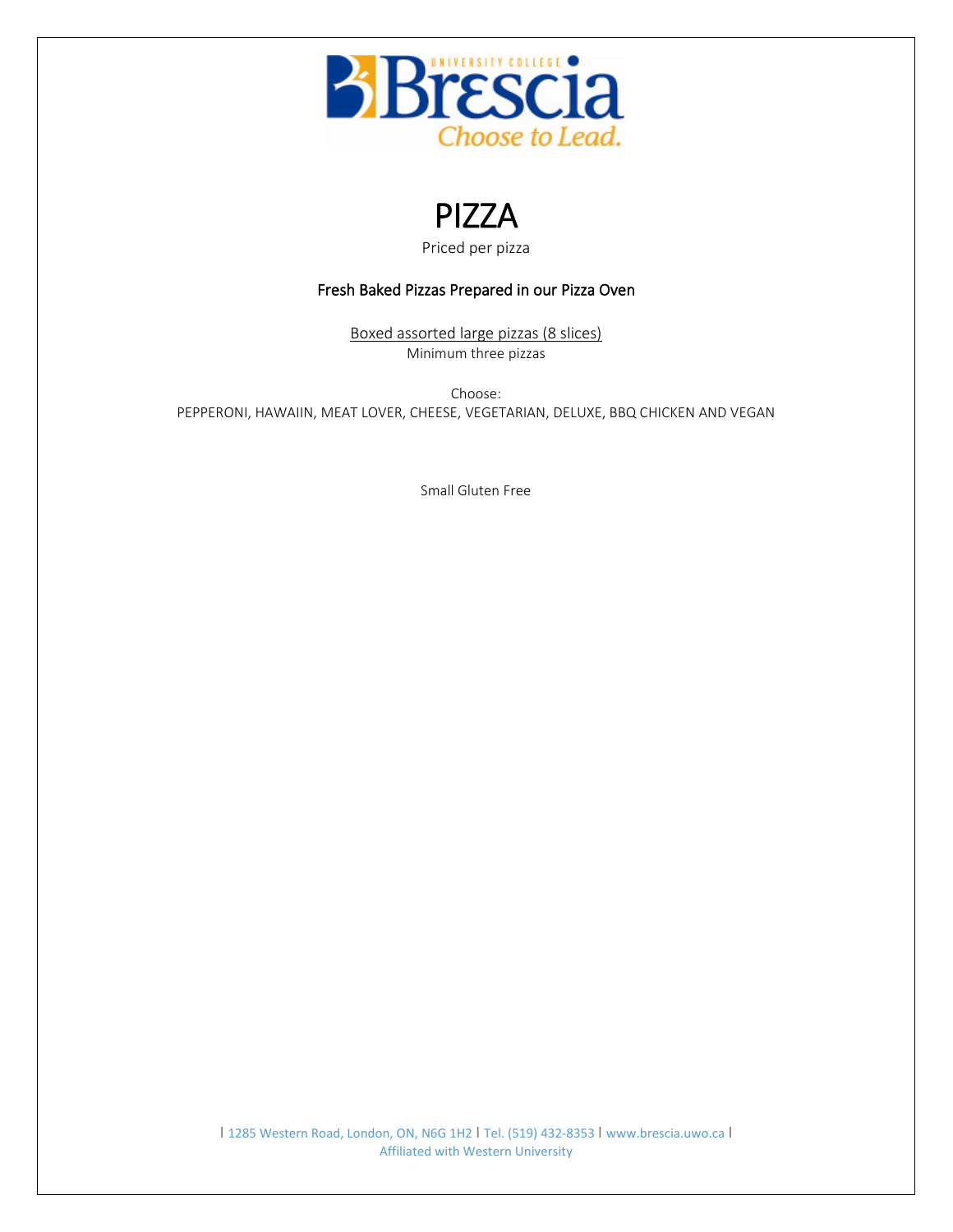

Priced per person

### PLATTERS and BOARDS

Canadian Cheese Board Minimum Order 6 A selection of cheeses from Ontario and Quebec, served with fruit and assorted crackers

Vegetarian Antipasti Minimum Order 12 Artisan olives, marinated mushrooms, fire roasted peppers, balsamic grilled zucchini, and marinated young mozzarella

Charcuterie Board Minimum Order 12 Prosciutto, Genoa salami, mortadella, artisan olives, pickles, apples and pears, sun dried cranberries, grainy Dijon and French baguette

Fresh Garden Vegetable Crudité Platter Fresh carrots, sweet peppers, broccoli, cucumber, celery, baby tomatoes and herb buttermilk dip

Mediterranean Dips Toasted pita and crostini served with hummus, tomato basil bruschetta and olive tapenade dips

Smoked Salmon Board Minimum Order 12 Wood smoked salmon, herb whipped cream cheese, shaved red onions, capers and lemony bagel crisps

> Assorted Fresh Sushi and Maki Minimum 48 Hours Notice, Priced per Piece Minimum Order 50 pieces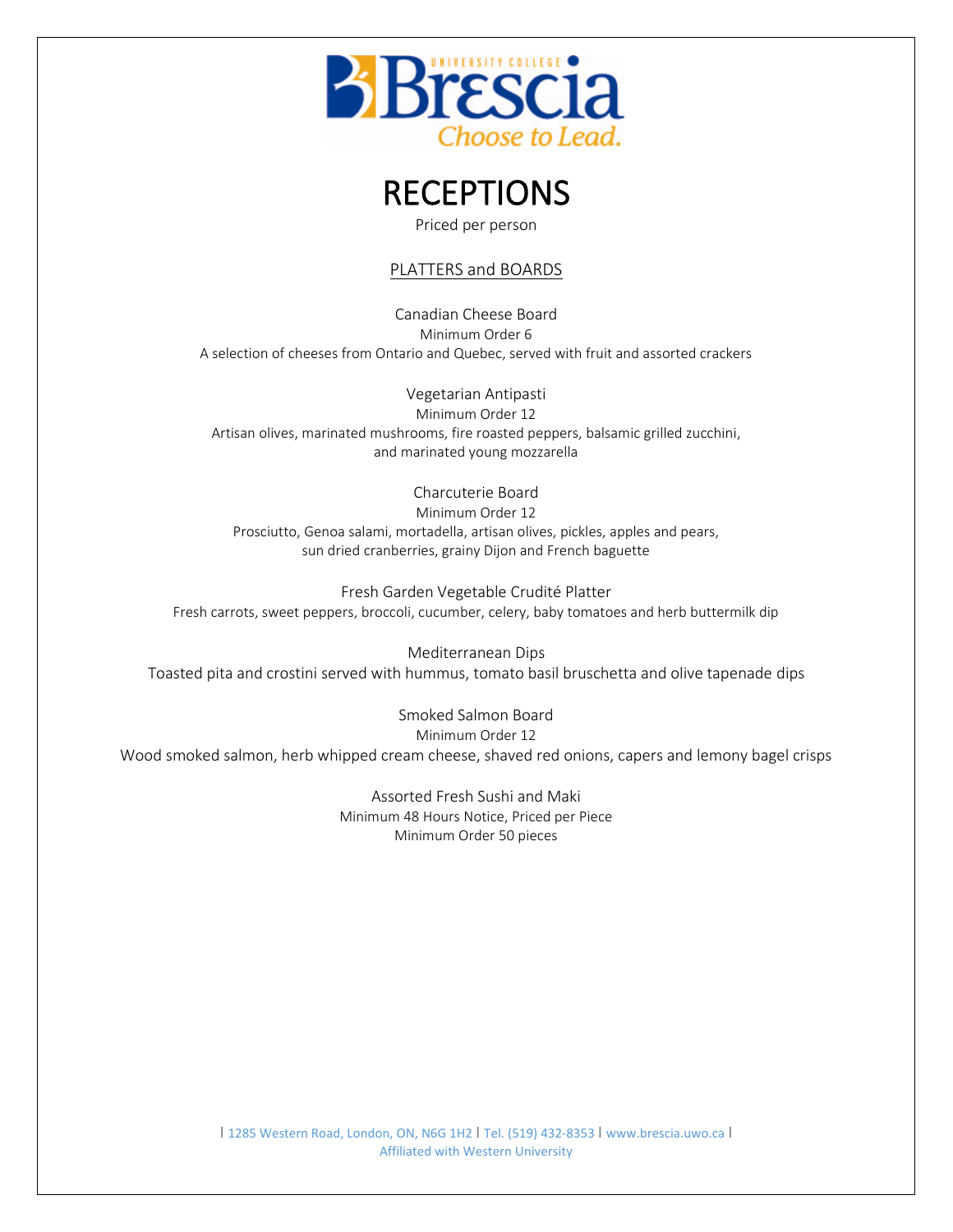



Priced per person

## PLATTERS and BOARDS cont'd

Reception Quarter Sandwiches Platter (per piece) Minimum Order 50 pieces Turkey. Ham, Egg, Tuna, Cucumber and Cream Cheese

Baked Flatbread Board (per piece) Minimum Order 50 pieces Olive Tapenade and Feta, Grilled Vegetable and Goat Cheese, Mushroom Pesto and Ricotta

### SWEET PLATTERS

Sliced Fresh Fruit and Berries with Yogurt Dip

Assorted Dessert and Brownie Squares

Assorted French Macarons (Minimum 12 per order)

Assorted Butter Tarts

Assorted Cupcakes

Fresh Baked Large Assorted Cookies Minimum of 12 per order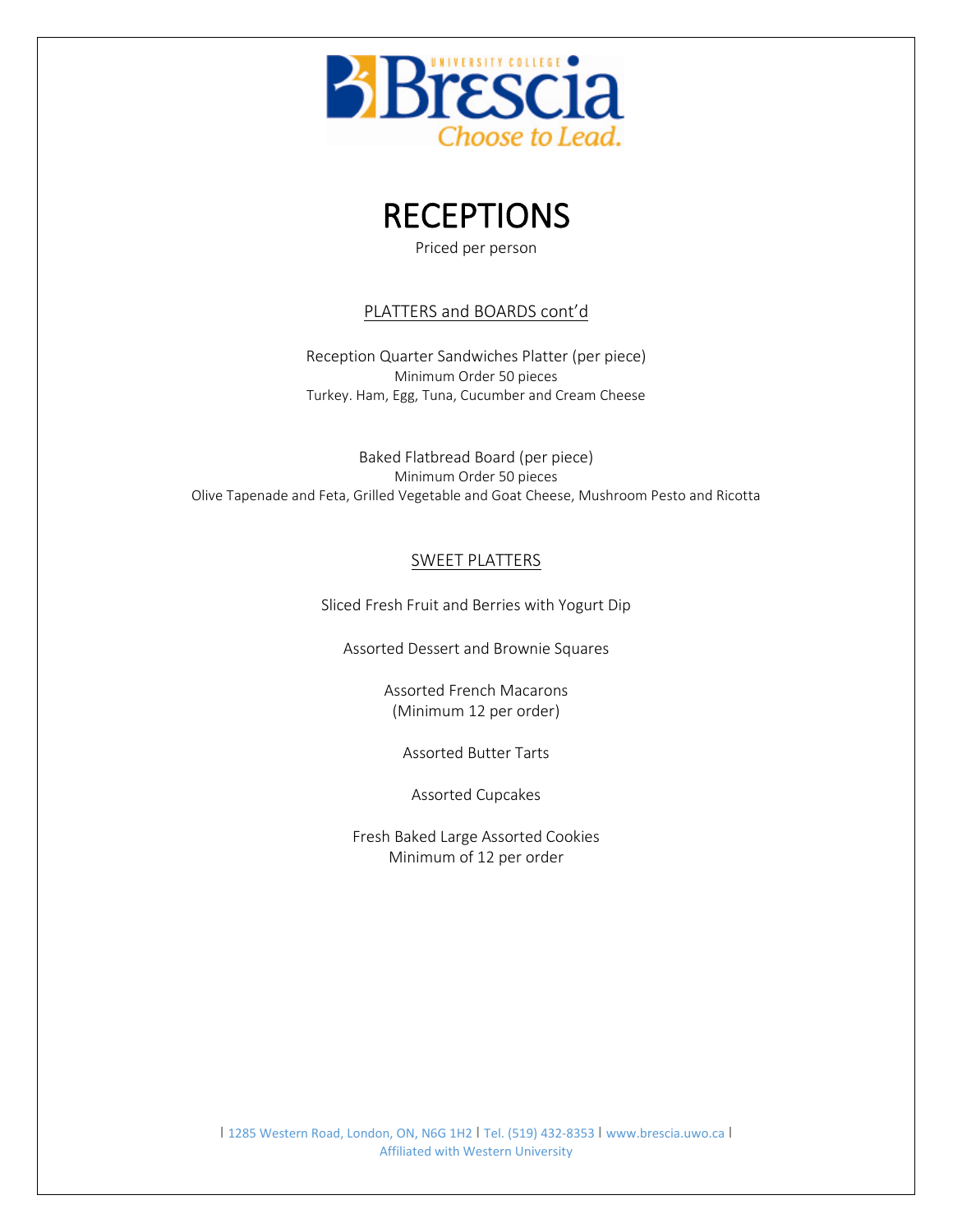

CANAPÉS and HORS D'OEUVRES

Regular Selection Priced per Dozen Minimum Order of 3 Dozen per Item

> Mini Vegetable Samosas With Tamarind Drizzle

Asian Meatballs With a Sweet Soy BBQ Glaze

Mini Spanakopita Crispy Phyllo Pastry Filled with Feta and Spinach

> Crispy Vegetable Spring Rolls With Asian Dipping Sauce

Mini Quiche Lorraine and Florentine in a Pastry Crust

Antojitos Tortillas Pin Wheels Filled with Spicy Chipotle and Herb Cream Cheese

Stromboli Rounds Rolled Pizza Dough Filled with Tomato, Basil and Mozzarella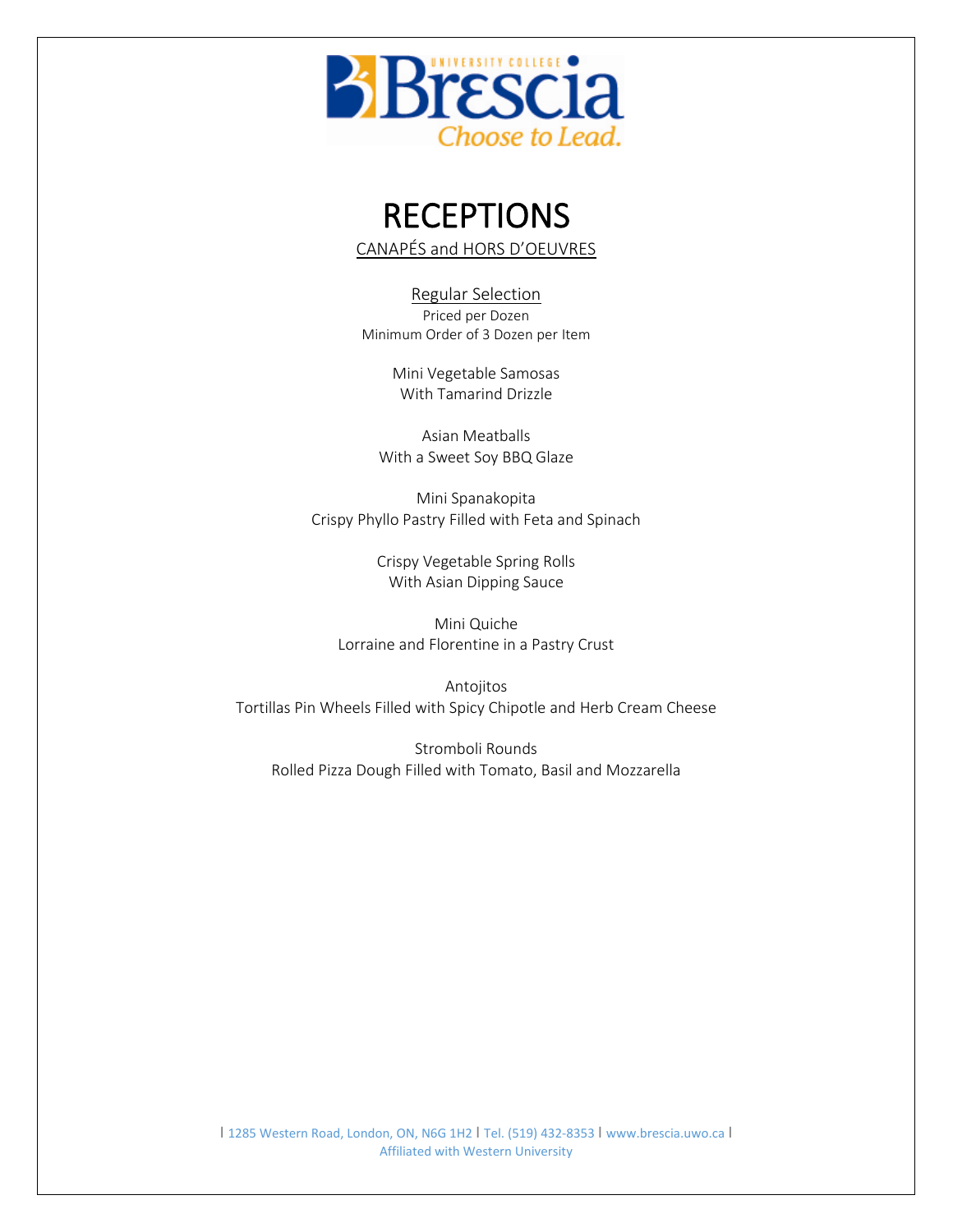

## CANAPÉS and HORS D'OEUVRES

From the Garden Selection Priced per Dozen Minimum Order of 3 Dozen per Item

Petite Caprese Bites Phyllo cup with Young Mozzarella, Cherry Tomatoes and Fresh Basil

Cucumber Avocado Rolls Vegan and Gluten Free Rice Paper Rolls, Marinated Cucumbers, Avocado and Sweet Soy Mustard

Roasted Corn and Black Bean Tostadas Vegan and Gluten Free Pickled Red Onion, Guacamole, Pico de Gallo on a Crisp Corn Tortilla

Chèvre Polenta Fritter Gluten Free Crisp Polenta Fritter, Goat Cheese, Salsa Verde and Tomato Jam

Caramelized Onion and Cheddar Gougères Choux Pastry with Cheddar Fondue and Caramelized Onions

Wild Mushroom and Parmesan Custard Crostini Toasted Crostini, Roasted Mushrooms and Savoury Parmesan Custard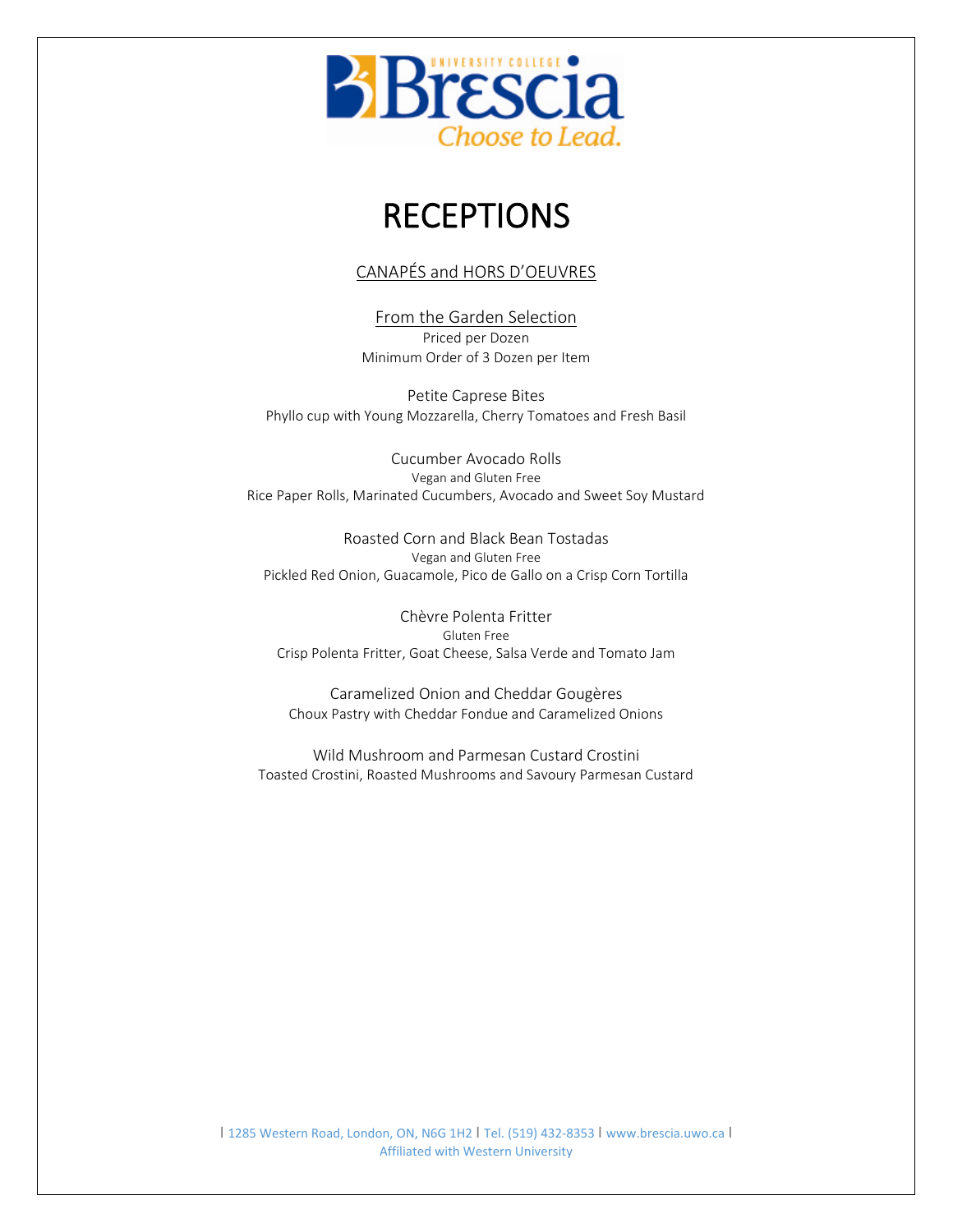

## CANAPÉS and HORS D'OEUVRES

From the Sea Selection Priced per Dozen Minimum Order of 3 Dozen per Item

Smoked Salmon Potato Pancake Smoke Salmon, Potato Pancake, Chive Crème Fraiche and Caper Relish

Crispy Crab Cakes Panko Crusted Crab Cakes with Remoulade and Micro Greens

Mini Prawn Bahn Mi Roll Marinated Prawns, Daikon Carrot Slaw, Fresh Bail, Coriander and Ginger Aioli

Tuna Tartare Crispy Wonton, Pineapple Cucumber Salsa and Sesame Ginger Crème Fraiche

Shrimp Cocktail Shooter Chilled Poached Shrimp, Traditional Cocktail and Marie Rose Sauces

Ceviche Seafood Tostada Mixed Seafood, Guacamole, Cilantro, Jalapeno and Lime

Tempura Shrimp Crispy Shrimp in Tempura Batter with Citrus, Soy and Sesame Dipping Sauce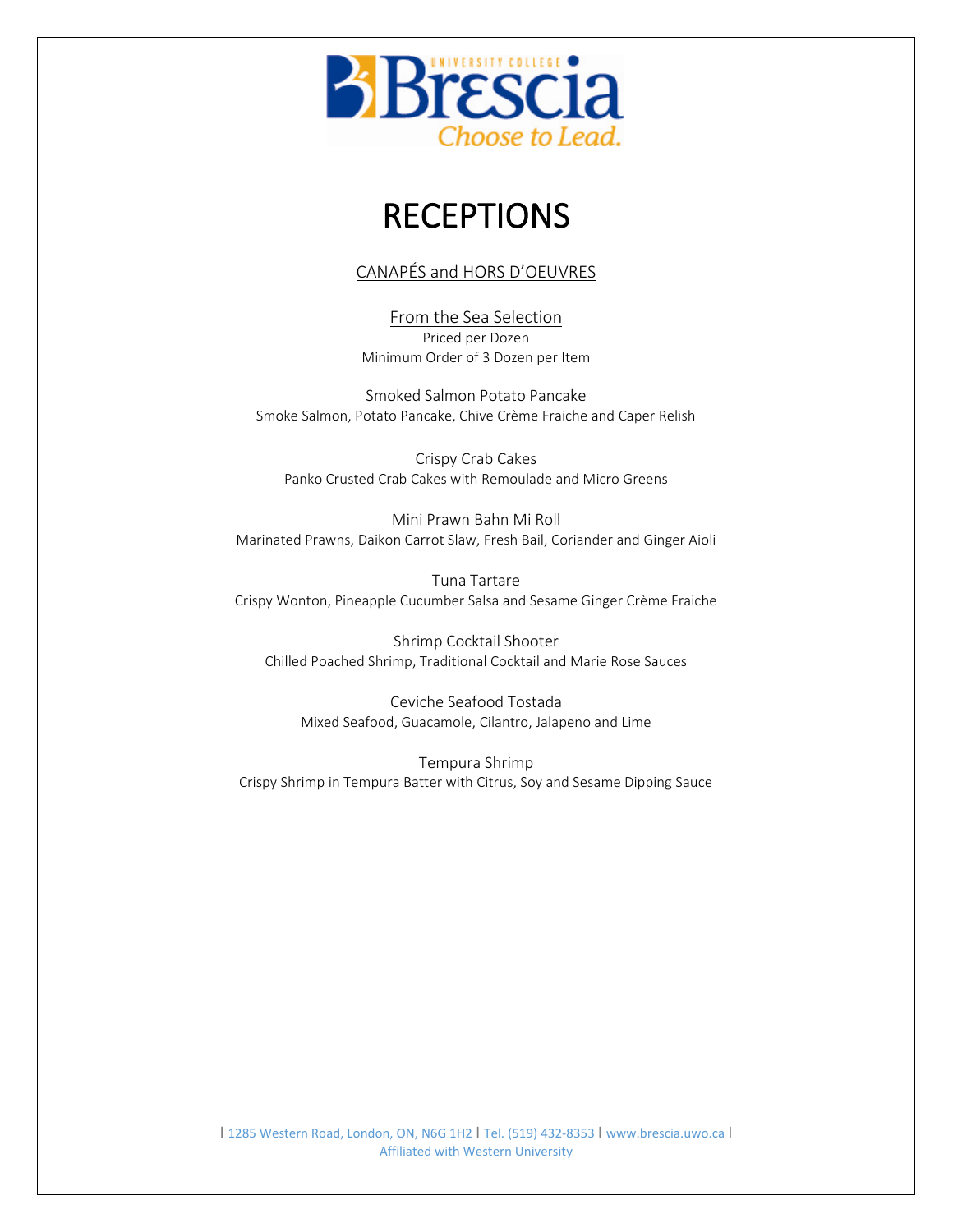

## CANAPÉS and HORS D'OEUVRES

From the Land Selection Priced per Dozen Minimum Order of 3 Dozen per Item

Pear and Prosciutto Crostini Fresh Pear, Prosciutto, Gorgonzola, Arugula and Balsamic Reduction

Mini Pulled Pork Baos Pulled pork, Hoisin Sauce, Steamed Bao Bun, Pickled Carrot and Cucumber

> Braised Beef and Brie Wellingtons Puff Pastry, Braised Beef, Brie and Mushroom Duxelles

Mini Bulgogi Beef Sliders Korean Marinated Beef, Spicy Kim Chi and Gochujang Mayo

Beef Spiedini Skewers Grilled Beef Skewers with Chimichurri Marinade and Garlic Aioli

Coconut Chicken Satays Coconut Crusted Chicken, Green Curry Drizzle and Mango Salsa

Pulled Chicken Tostadas Chicken Carnitas, Jalapeno Sour Cream, Pickled Red Onion, Cilantro and Guacamole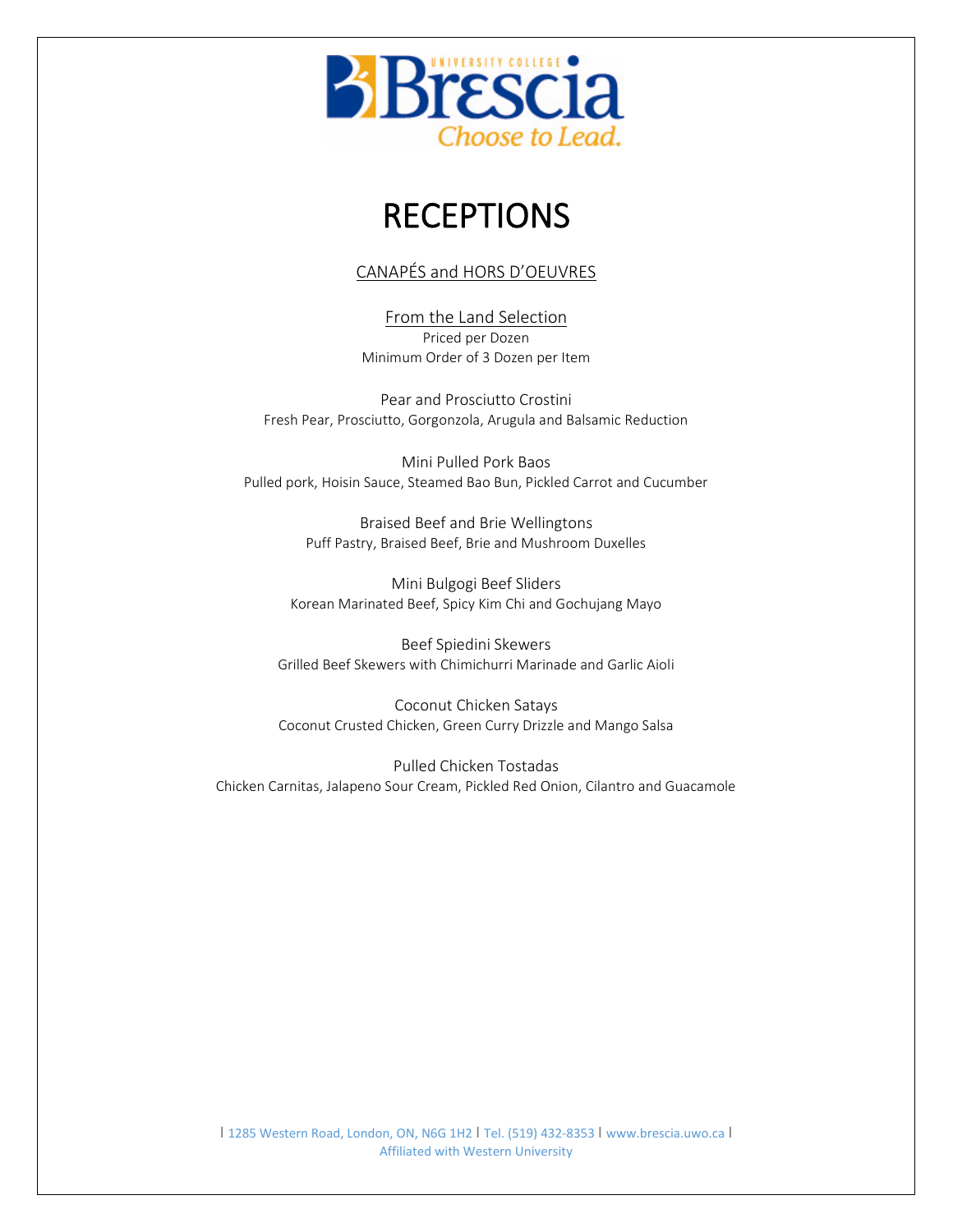

### PLATED DINNER APPETIZERS

#### SALADS

Baby Field Greens, Baby Tomatoes, Cucumber and Sweet Balsamic Vinaigrette

Baby Kale, Roast Garlic Aioli, Parmesan, Lemon Vinaigrette and Crispy Chick peas

Traditional Caesar Salad with Romaine, Creamy Caesar Dressing, Bacon, Croutons and Parmesan

Roasted Beet and Goat Cheese Salad Local Beets, Crumbled Ontario Goat Cheese, Baby Arugula, Toasted Pumpkin Seeds, Honey Mustard Dressing

Roasted Pear and Stilton Salad Baby Greens, Roasted Pears, Crumbled Stilton, Toasted Walnuts and Shallot Vinaigrette

Layered Caprese Salad Vine Tomato, Fiore di Latte Mozzarella, Pesto Crumble, Baby Arugula, Balsamic Reduction and Olive Oil

#### SOUPS

Tomato Bisque with Basil Cream

Maple Roasted Butternut Squash and Apple Soup with Chive Sour Cream

Roasted Wild Mushroom Soup, Herb Croutons and Truffle Crème Fraiche

Seafood Chowder with Fresh Dill and Spicy Croustade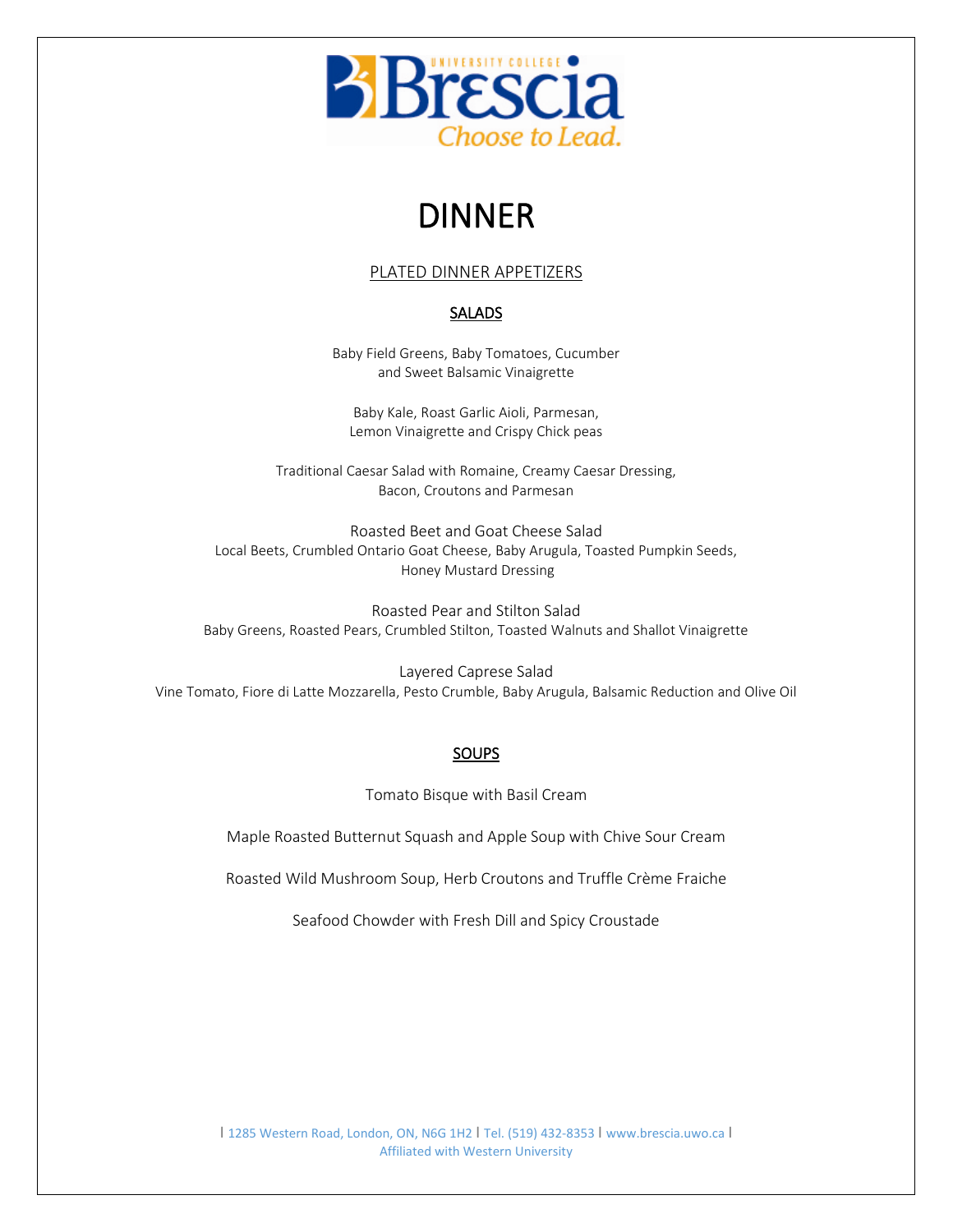

## PLATED DINNER APPETIZERS

### APPETIZER PASTA COURSES

Butternut Squash Ravioli With Sage Brown Butter and Cider Cream

Penne Pasta With Sun Dried Tomato and Basil Sauce and Parmesan Cream

Cheese Tortellini With Basil and Pumpkin Seed Pesto and Herb Cream

### APPETIZER ANTIPASTO COURSES

 Mixed Antipasto Plate Grilled Zucchini and Sweet Peppers, Marinated Tomatoes and Artichokes. Italian Cured Meats, Cheeses and Crostini

 Seafood Antipasto Plate Grilled Zucchini and Sweet Peppers, Marinated Tomatoes and Artichokes. Marinated Mussels, Calamari Salad and Chilled Shrimp with Lemon and Arugula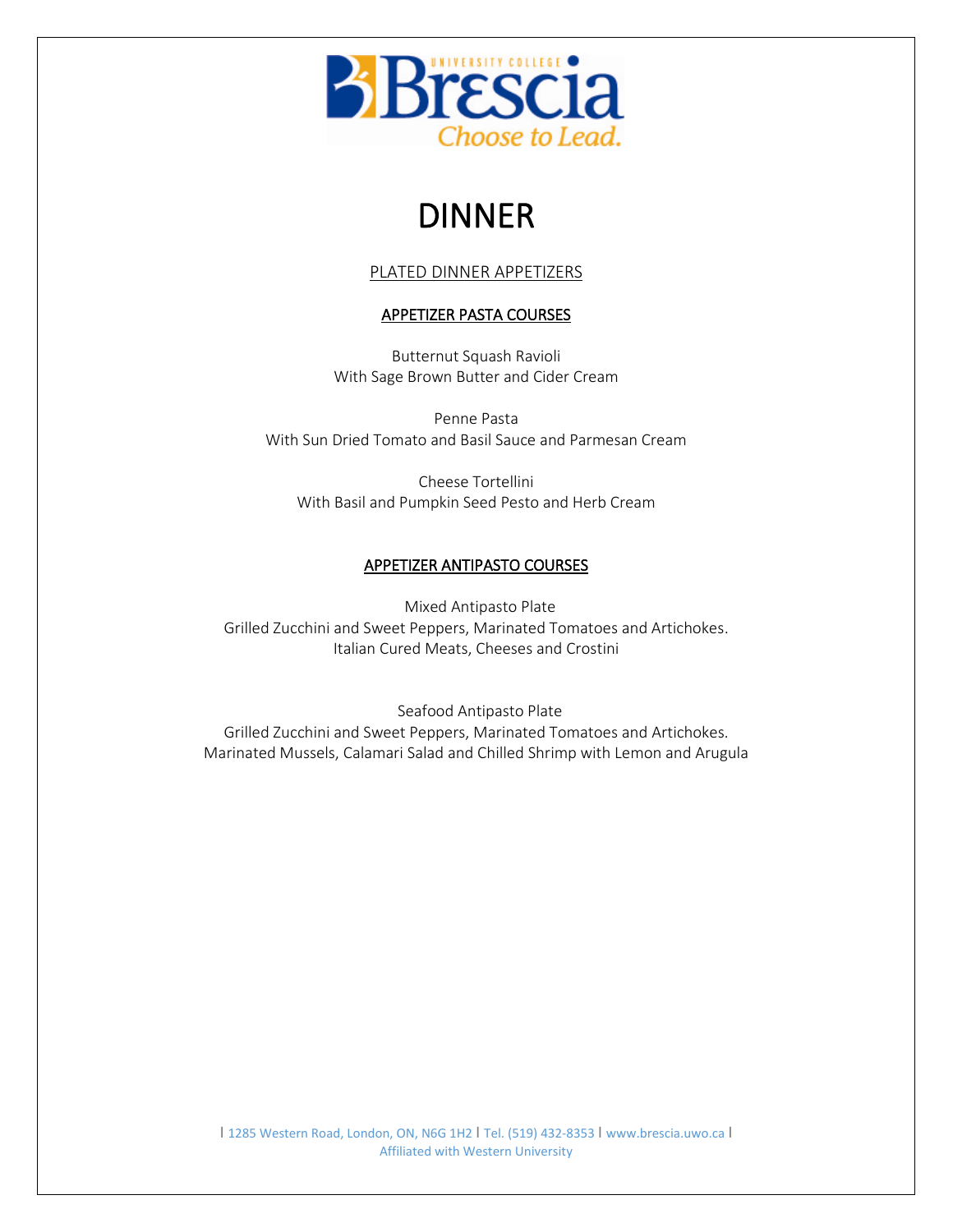

### PLATED DINNER MAIN COURSES

#### Minimum 50 People. Select One or Two Main Courses

Herb Roasted Chicken Supreme Whipped Potatoes, Steamed Seasonal Vegetables and white Wine Herb Jus

Asiago and Spinach Stuffed Chicken Breast Crispy Fingerling Potatoes, Smokey Tomato Fondue and Spring Vegetables

Young Mozzarella and Pesto Stuffed Chicken Breast Herb Roasted Potatoes, Steamed Asparagus and Snap Peas, Double Smoked Bacon Cream

Slow Roasted Pork Shoulder and Crispy Pork Belly Parmesan Polenta Cake, Seasonal Vegetables, Salsa Verde and Roasting Pan Jus

Double Thick Barbecued Pork Chop Twice Baked Potato, Seasonal Vegetables and Maple Whiskey Jus

Seared Atlantic Salmon Herbed Rice Pilaf, Summer Vegetables, Citrus and Tarragon Butter Sauce

Pan Seared Ontario Rainbow Trout Roasted Baby Potatoes, Steamed Seasonal Vegetables and Brown Butter and Lemon Caper Sauce

Roasted Mediterranean Sea Bass Preserved Lemon and Herb Rice, Roasted Fennel, Sweet Peppers and Tomatoes, Saffron Cream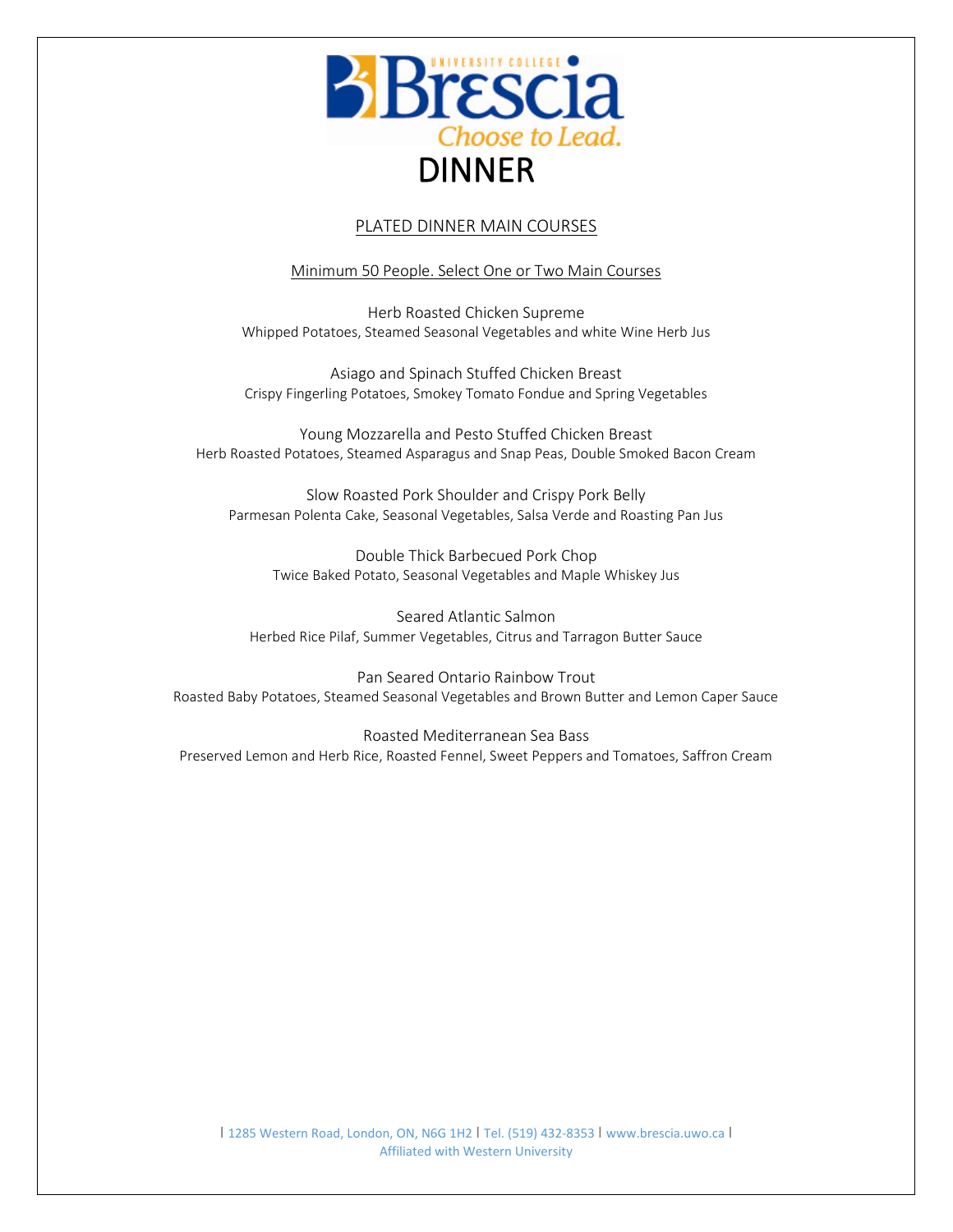

PLATED DINNER MAIN COURSES cont'd

Minimum 50 People. Select One or Two Main Courses

Herb Crusted Certified Angus Beef Tenderloin Roast Garlic Whipped Potatoes, Summer Vegetables and Red Wine Demi

Slow Braised Boneless Beef Short Rib Parmesan and Black Pepper Risotto Fritter, Roasted Vegetables and Cabernet Braising Jus

Grilled AAA Beef Striploin Steak Sour Cream and Chive Spun Potatoes, Grilled Vegetables and Caramelized Onion and Bacon Jus

Vegetarian and Vegan Options

Mushroom Risotto Arancini Crispy Mushroom Risotto Arancini, Roasted Portobello Mushrooms, Grilled Vegetables and Smoked Pepper Sauce

Crusted Lemon, Thyme and White Bean Cake Steamed Asparagus, Golden Pepper Ragout, Micro Greens, Toasted Quinoa, Tomato Coulis and Salsa Verde

Chick Pea Fritters with Curried Coconut Cream Fragrant Jeera Basmati Rice, Toasted Cashews, Kachumber Salad, Chick Pea Cracker and Tamarind Chutney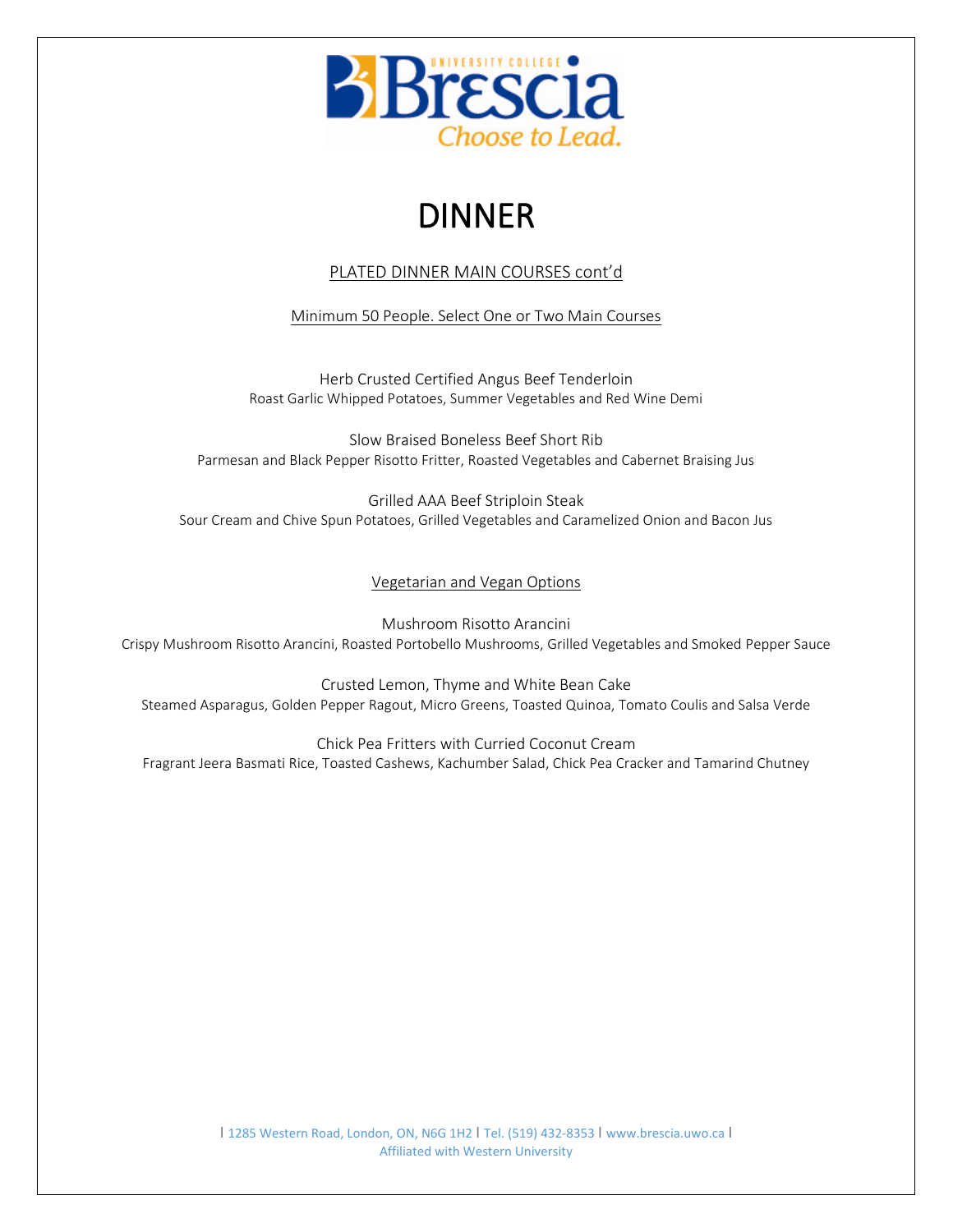

### PLATED DINNER DESSERTS

Minimum 50 People- Select One

Raspberry Sorbet and Fresh Fruit Raspberry Sorbet with Fresh Seasonal Fruit

French Vanilla Ice Cream and Fresh Fruit French Vanilla Ice Cream with Fresh Seasonal Fruit

Seasonal Fruit Cheesecake Creamy Cheesecake with Seasonal Fruit, Caramel Sauce and Candied Lemon

Turtle Cheesecake With Butterscotch Sauce, Chocolate, Pecan Crumble and Vanilla Cream

Caramelized Apple Tart Cinnamon Crème, Brown Sugar and Walnut Crumble, Blackberry Syrup

Lemon Tart Tart Lemon Curd, Lemon Cream, Wild Blueberry Compote and Candied Lemon Zest

Milk Chocolate Mousse Cake Rich Milk Chocolate Mousse, Dense Chocolate Cake, Fresh Berries and Candied Almonds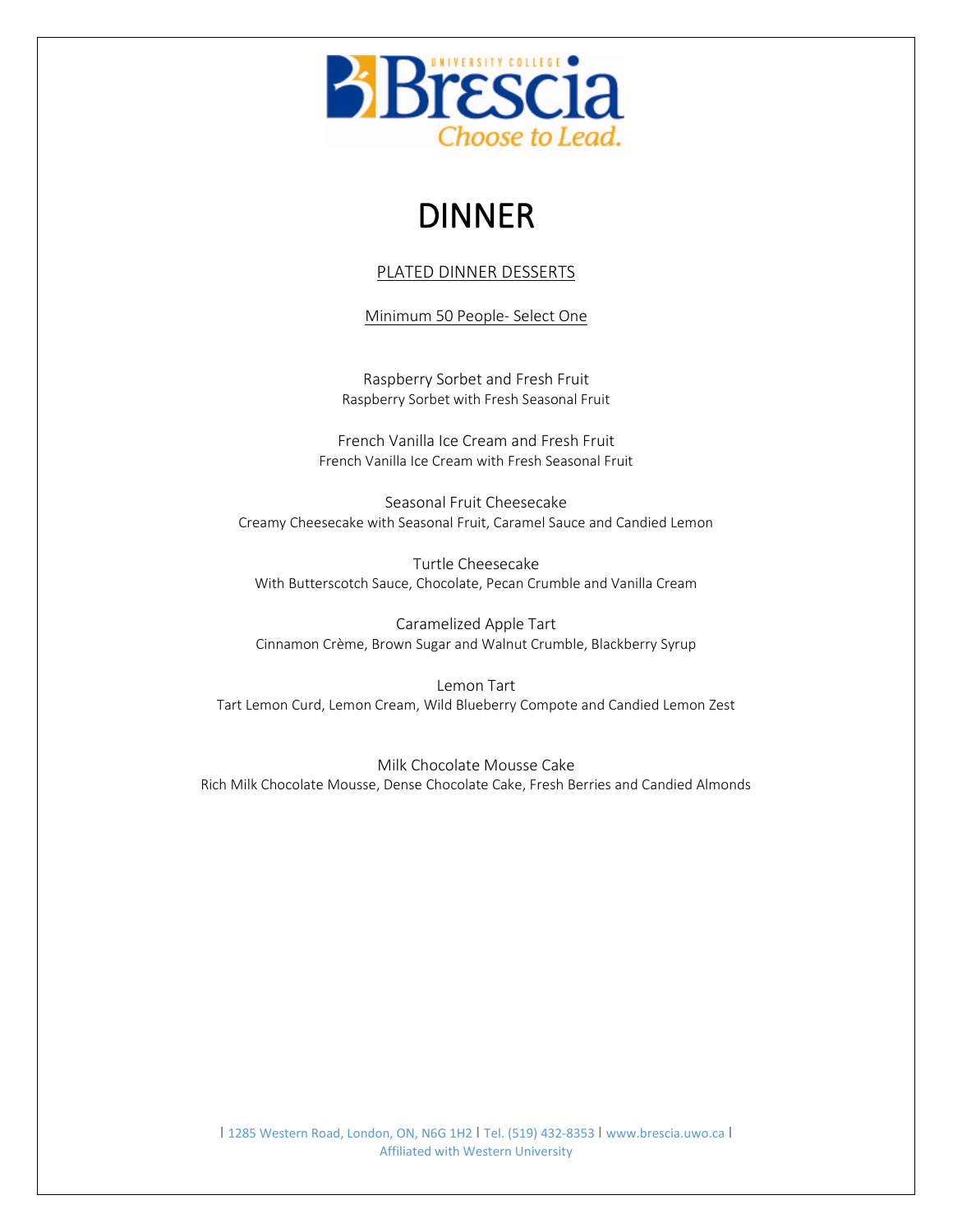

#### DINNER BUFFETS

Minimum 50 People For your Buffet please choose 3 Salads, 1 Entrée, 1 Pasta, 1 Vegetable, 1 Starch and 1 Dessert

Mixed Salads

Choose Three Salads Mixed Greens with Cucumber, Grape Tomatoes and Balsamic Vinaigrette Classic Caesar Salad w/ Parmesan, Bacon Bits and Croutons Baby Kale, Roast Garlic Aioli, Parmesan, Lemon Vinaigrette and Crispy Chick peas Traditional Greek Salad with Feta and Kalamata Olives Baby Potato Salad with Grainy Honey Mustard Dressing Pasta Salad with Arugula, Tomatoes, Artichoke and Olives Mixed Grain Salad with Roasted Root Vegetables and Pumpkin Seeds Cous Cous Salad with Dried Fruits, Sunflower Seeds, Fresh Herbs and Cider Dressing

#### Dinner Entrée Selections

Choose One Entrée (Add an additional Entrée for \$7.00) Roast Top Sirloin of Beef with Chimichurri Sauce Roasted Beef Striploin with Mustard and Horseradish Herb Roasted Chicken Breast with White Wine Cream Thyme Roasted Chicken Supreme with Dark Chicken Jus Rotisserie Chicken with Salsa Verde Slow Roasted Leg of Lamb with Rosemary and Mustard Jus Herb Crusted Haddock with Lemon Caper Sauce Pan Seared Salmon with Herb and Citrus Cream Vegetarian Crispy Risotto Arancini with Tomato Basil Fondue Vegan Vegetable, Chickpea and Cashew Curry in Coconut Milk Vegan Crispy Tonkatsu Tofu on Warm Asian Slaw

#### Dinner Pasta Selections

Choose One Pasta Lasagna Bolognese Grilled Vegetable and Tomato Lasagna Cheese Tortellini in a Tomato Blush Sauce with Mediterranean Vegetables Butternut Squash Ravioli with Sage Brown Butter and Cider Cream Cheese Ravioli with Pesto and Tomato on Garlic Cream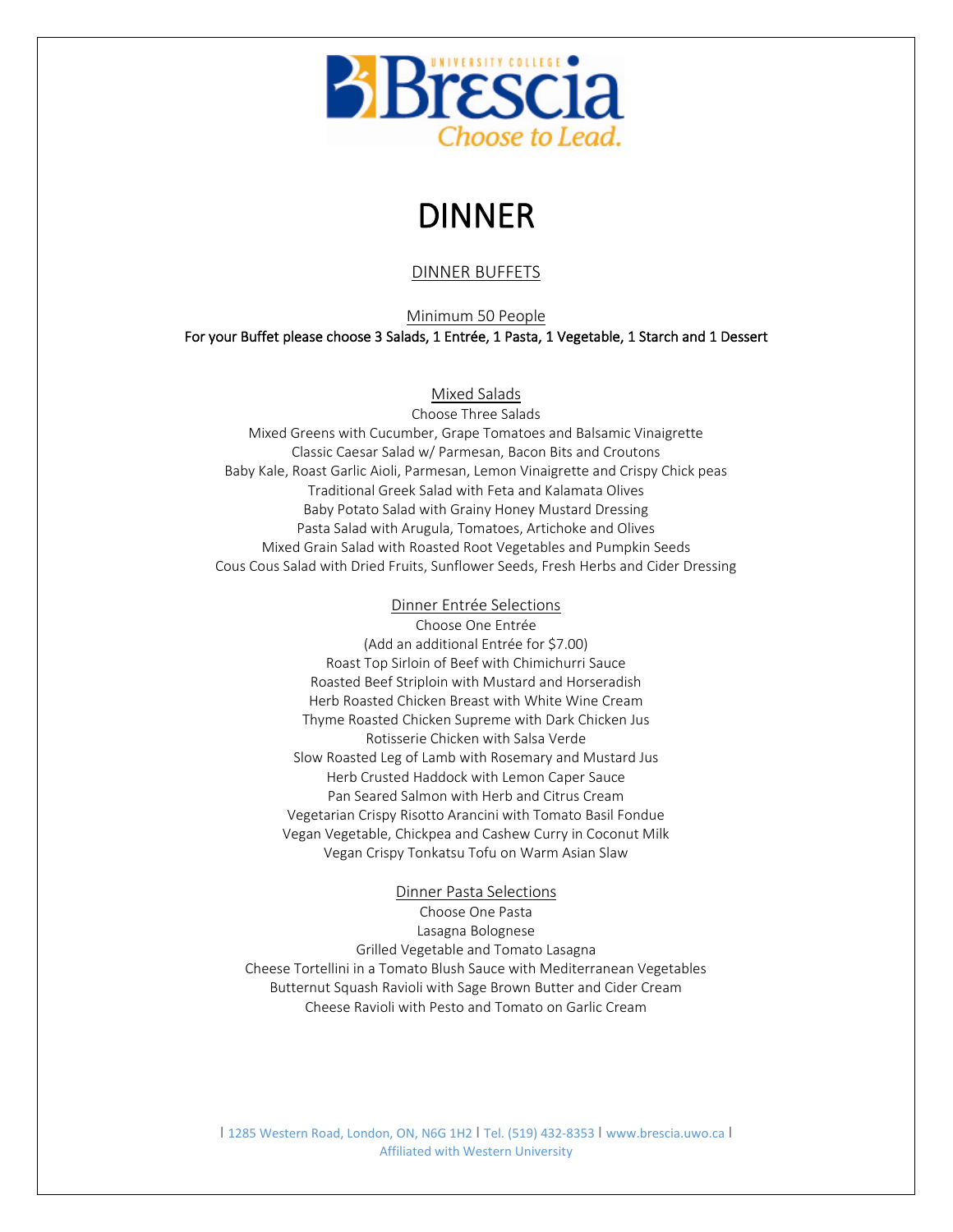

### DINNER BUFFETS cont'd

Minimum 50 People

For your Buffet please choose 3 Salads, 1 Entrée, 1 Pasta, 1 Vegetable, 1 Starch and 1 Dessert

#### Dinner Starch Selections

Choose One Starch Roast Garlic Mashed Potatoes Sour Cream and Chive Mashed Potatoes Herb Roasted Baby Potatoes Scallop Potatoes Herbed Basmati Rice Rice and Lentil Medley

#### Dinner Vegetable Selections

Choose One Vegetable Steamed Seasonal Vegetables Green Beans with Sautéed Red Peppers Bean Medley with Tomatoes Grilled Mediterranean Vegetables Roasted Root Vegetables Corn and Sautéed Sweet Peppers

#### Dinner Dessert Selections

Choose One Dessert Chocolate Torte Apple Caramel Cheesecake Fresh Berries and New York Cheesecake Flourless Chocolate Cake and Berry Compote Tiramisu Cut Fresh Fruit and Berries

Buffets Include Coffee and Tea Station and Fresh Baked Rolls and Butter Carving Station Available for an Additional Fee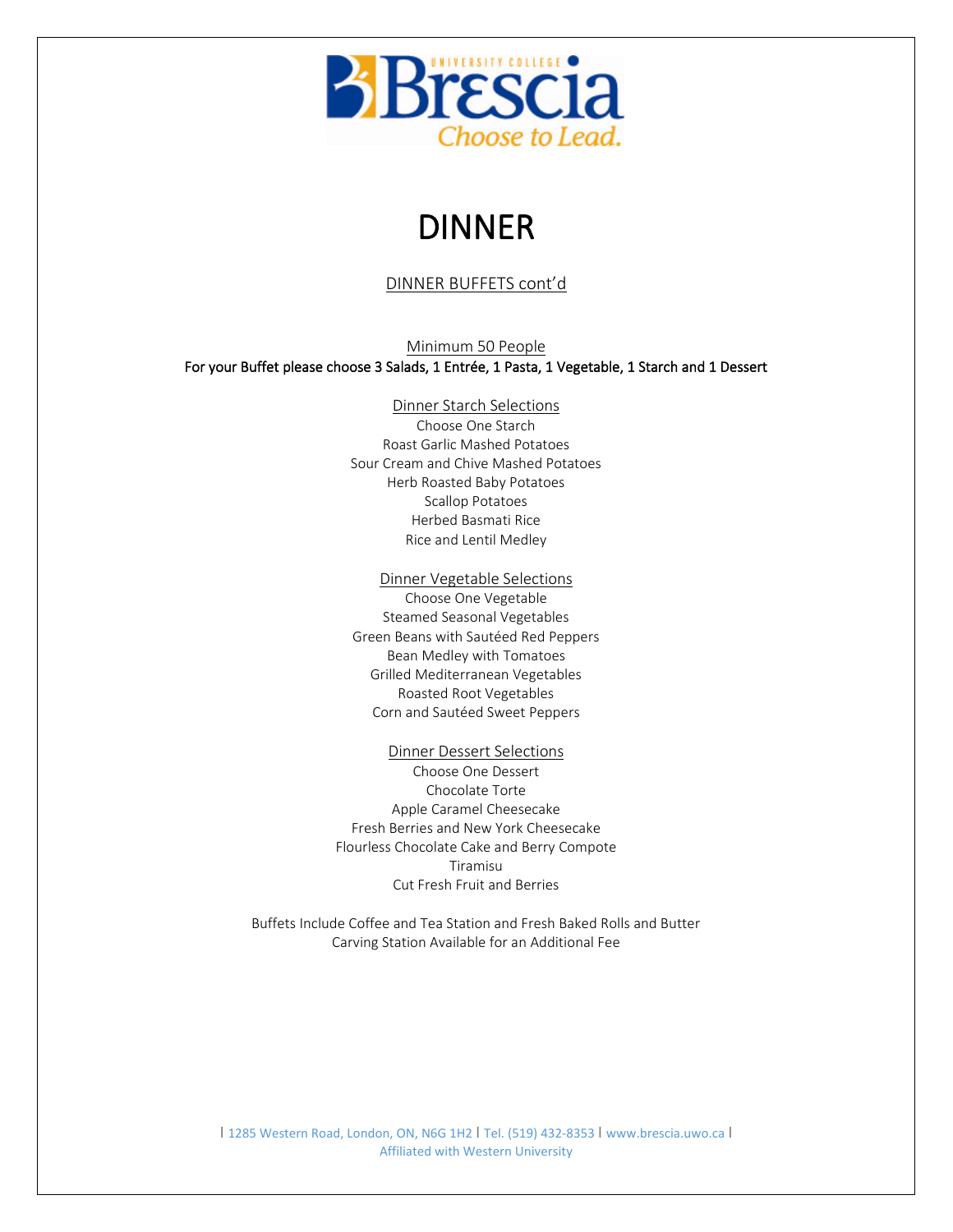

LATE NIGHT Minimum 50 People Per Person

S'mores Bar Our S'mores Bar Can be Used Indoors and Outdoors and Features Graham Crackers, Marshmallows, Milk Chocolate and Dark Chocolate

> Poutine Bar French Fries, Poutine Gravy and Cheese Curds

Taco and Taco Salad Bar Flour Tortillas, Crispy Corn Tortillas, Beef, Chicken, Bean Crumble, Guacamole, Salsa, Shredded Lettuce, Sour Cream, Grated Cheese Diced red Onions and Diced Tomatoes

### LATE NIGHT PIZZA Minimum 10 Pizzas

Boxed assorted large pizzas (8 slices)

Choose: PEPPERONI, HAWAIIN, MEAT LOVER, CHEESE, VEGETARIAN, DELUXE, BBQ CHICKEN AND VEGAN

Small Gluten Free available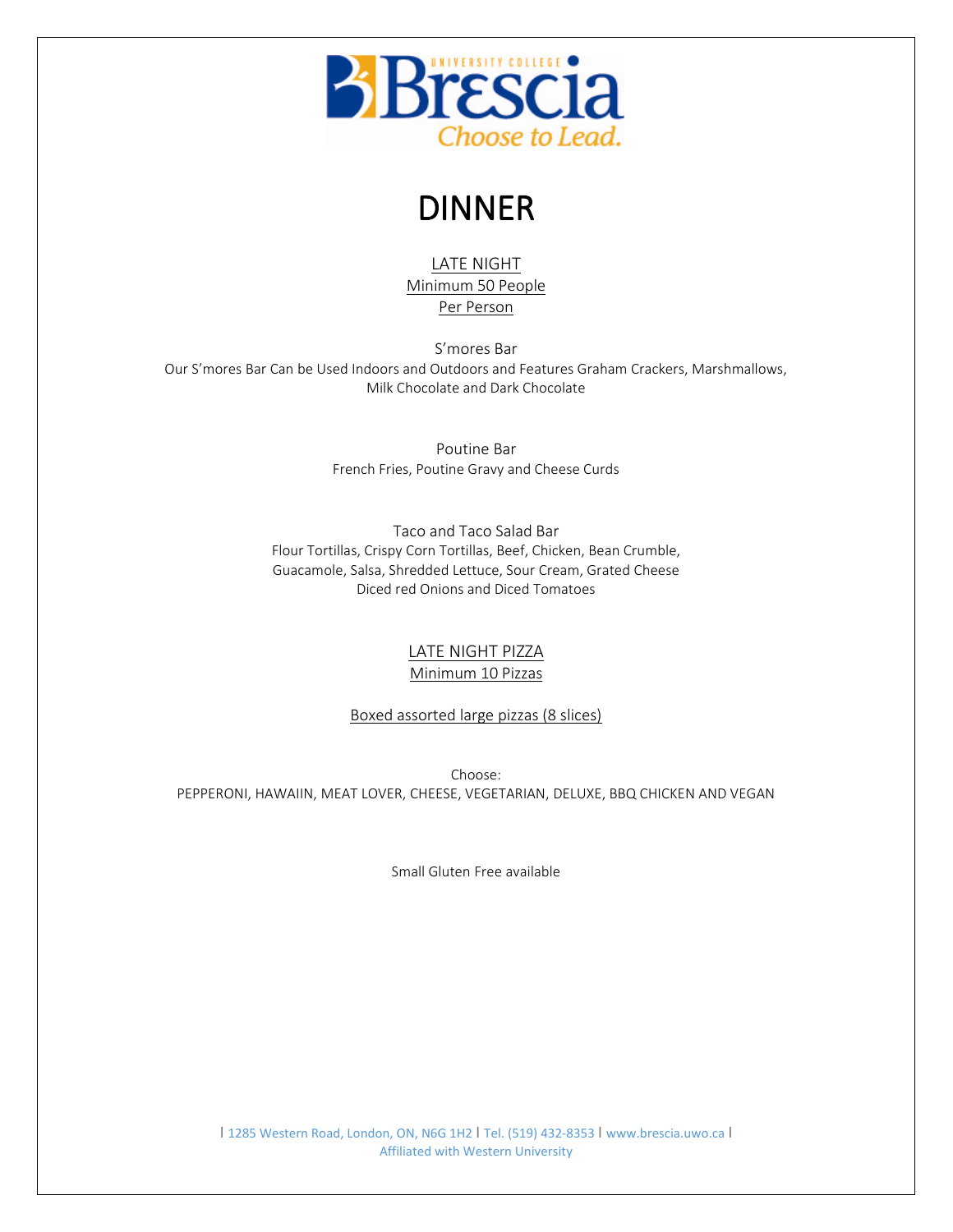

# BAR, BEER AND WINE SERVICE

#### HOST BAR

THERE IS NO CHARGE AT THE TIME THE DRINKS ARE SERVED. THE NUMBER OF DRINKS SERVED IS TALLIED AND AN INVOICE IS SENT TO THE HOST GROUP BEER AND WINE SERVICE MINIMUM 35 PEOPLE FULL BAR SERVICE MINIMUM 100 PEOPLE

#### CASH BAR

CUSTOMERS PURCHASE DRINK TICKETS ON A CASH BASIS AT TIME OF SERVICE CASH BAR FEE FOR ONE BARTENDER AND ONE CASHIER IS \$150 BEER AND WINE SERVICE MINIMUM 50 PEOPLE FULL BAR SERVICE MINIMUM 100 PEOPLE

#### BAR

BOTTLED BEER

BOTTLED PREMIUM BEER

STANDARD LIQUOR- 1oz including mix

PREMIUM LIQUOR- 1 oz. including mix

**CAESARS** 

SPECIALTY COCKTAILS, LIQUEURS AND DIGESTIFS

HOUSE WINE- RED AND WHITE

SOFT DRINKS